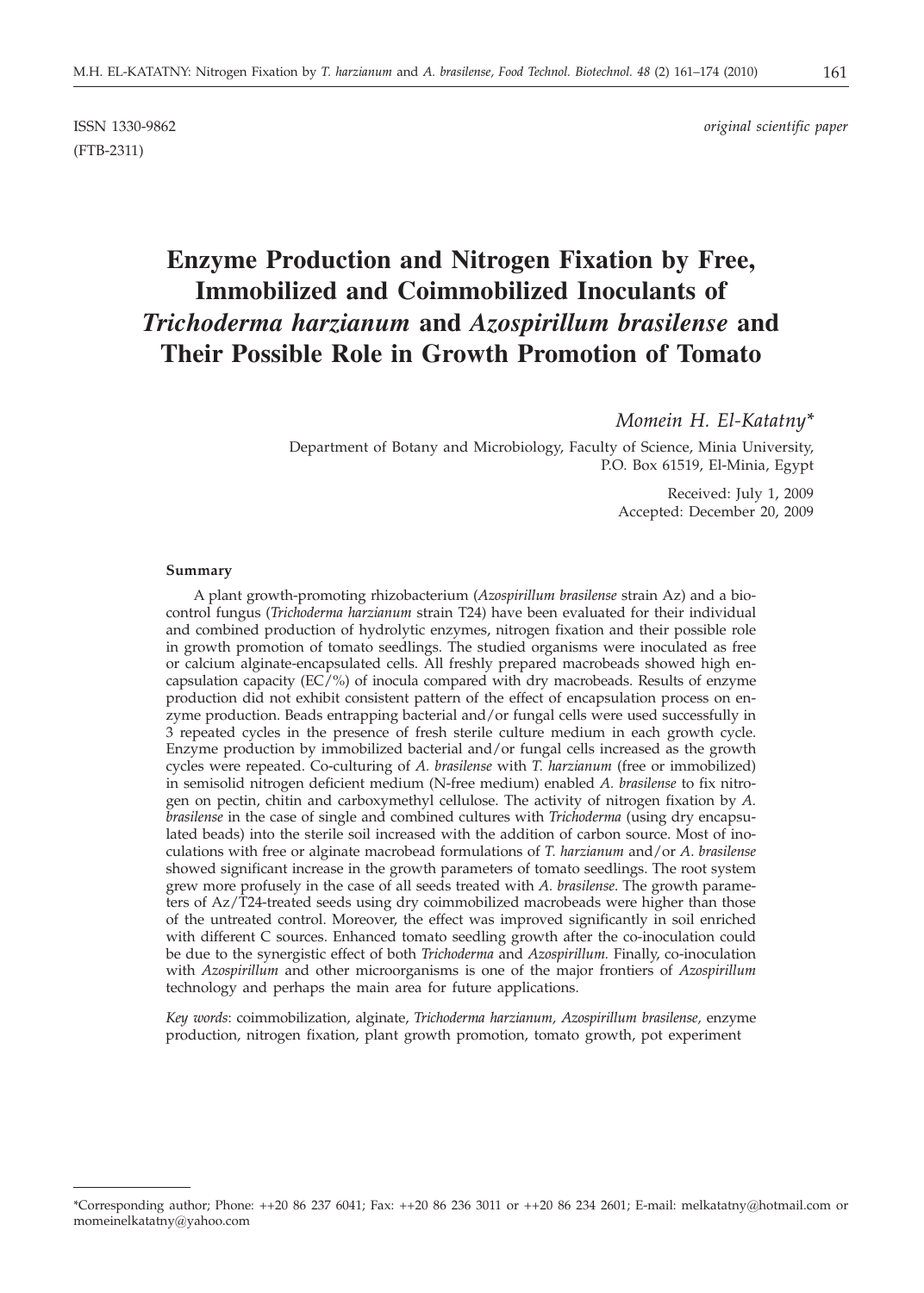## **Introduction**

Under natural conditions plants continually interact with soil microorganisms. This interaction exists primarily at the root level and may be harmful, neutral, or beneficial. Beneficial effects of the introduction of specific microorganisms on plant growth have been reported for numerous crops, including tomato (*Lycopersicon esculentum* Mill.) grown in the field (*1,2*) or under greenhouse conditions in organic media (*3*). Such beneficial microorganisms referred to as PGPR (plant growth-promoting rhizobacteria) or PGPF (plant growth-promoting fungi) enhance plant growth through numerous mechanisms including the protection of roots against infection by minor and major pathogens (*4,5*), enhancing the availability of nutrients to the host plant, lowering the ethylene level within the plant or enhancing the production of stimulatory compounds, such as plant growth regulators (*6*).

Plant growth-promoting bacteria (PGPB) are commonly used to improve crop yields. In addition to their agricultural usefulness, there are potential benefits in environmental applications. For example, species of *Azospirillum* can improve bioremediation of wastewater by increasing algal proliferation. Additionally, these genera and several other bacterial species may prevent soil erosion in arid zones by improving the growth of desert plants, which in turn leads to reduced dust pollution. Other PGPB promote plants that extract hazardous materials from soil (*7*).

Bacteria belonging to the *Azospirillum* genus have been studied as plant growth-promoting rhizobacteria (*8*). They are known as obligate nitrogen-fixing microsymbionts. Conceptually, PGPR can affect plant growth and development either directly or indirectly. Rhizobacteria may decrease or prevent some effects of phytopathogenic organisms through the production of antibiotics. On the other hand, bacteria either directly provide the plant with different compounds or facilitate their incorporation *via* nitrogen fixation or phosphorus solubilization.

*Azospirillum* is a plant growth-promoting bacterium, which lives in close association with the roots of many cultivated plants. Exploitation of synergistic interactions between co-inoculated *Azospirillum* and other plant growth-promoting microorganisms to further increase the beneficial effect of *Azospirillum* on plant growth was first discussed by Bashan and Holguin (*9*). Double inoculation studies of *Azospirillum* mostly showed that this had some advantages over single inoculation for grain and plant dry matter production, and N and P uptake, depending on the co-inoculant and the plant used (*9*). Information regarding the effects of combined inoculation of *Azospirillum* and a biocontrol microorganism on plant growth is very limited. Compatible combinations of the inoculated microbes, such as nitrogen-fixing *Azospirillum* bacteria and fungi (like arbuscular mycorrhizal fungi, AMF), may result in an enhanced effect on plant development in various microsymbiont–legume systems (*10*).

Several strains of the genus *Trichoderma* are being tested as alternatives to chemical fungicides (*11*). However, full-scale application of *Trichoderma* for biological control of plant pathogens is not yet widespread. *T. harzianum* fungus is a biological control organism against a wide range of soil-borne pathogens and also has plant growth-promoting capacity (*12*).

According to Punja and Utkhede (*13*), *Trichoderma* spp. are the most widely studied mycoparasitic fungi. The role of extracellular enzymes has been well documented recently by several researchers (*e.g.* proteolytic enzymes (*14,15*), b-1,3-glucanolytic system (*16*) and chitinase (*17,18*)). A complex group of extracellular enzymes has been reported to be a key factor in the lysis of the pathogen cell wall during mycoparasitism (*19,20*).

The ability of *Trichoderma* to recognize and parasitize phytopathogenic fungi in the rhizosphere (*21–23*) has been ascribed to several complex mechanisms, such as nutrient competition, antibiosis, mycoparasitism, induction of systemic resistance, and increased plant nutrient availability (*24,25*). The promotion of plant growth, under axenic conditions and in natural soils (*22*), is among the many reported effects of the plant-fungus interaction (*25,26*).

The activity of free-living heterotrophic nitrogen fixers is limited by the deficiency of monomeric compounds. In this relation, the interactions between the diazotrophic bacteria and fungi, which are the main destroyers of plant polymers in terrestrial ecosystems, are very important. The pool of monomeric compounds is formed in the hyphosphere and the surrounding soil as a result of the extracellular hydrolysis of polymers, and this allows the associated bacteria to perform nitrogen fixation (*27*). The positive effect of fungi on the nitrogenase activity of bacteria upon their mutual growth on nutrient media has repeatedly been demonstrated (*28, 29*). However, there are few data about this important interaction between bacteria and fungi for soil conditions *in vivo* (*30*). There is information about significant enrichment of soil incubated under an increased moisture content (often under the conditions of total moisture capacity) with nitrogen after the addition of wheat straw together with the cultures of a nitrogen-fixing bacterium (*Clostridium butyricum*) and cellulolytic fungi (*Penicillium corylophilum* or *T. harzianum*) (*31*).

In recent years the method of immobilizing living cells has gained a wide range of applications (*32,33*). Encapsulation of microbial cells for soil application provides a range of advantages such as ease of application to the soil, reduced off-site drifting, and protection of cells from environmental stress (*34*). In addition, encapsulated preparations possess high cell loading capacity, high retention of cell viability, increased rate of production of microbial products and also act as a reservoir that releases cells at a slow and constant rate (*35*). Microbes contained within polymers provide a convenient inoculum for numerous industrial, environmental, and agricultural applications (*36,37*). For example, the microalga *Chlorella* sp. coimmobilized in a polymer with other microorganisms has been used in biotechnological processes where the microalga provides oxygen for the accompanying microorganism involved in the compound transformation (*38*).

Alginate is the most commonly used polymer for microbial cell encapsulation, also called immobilization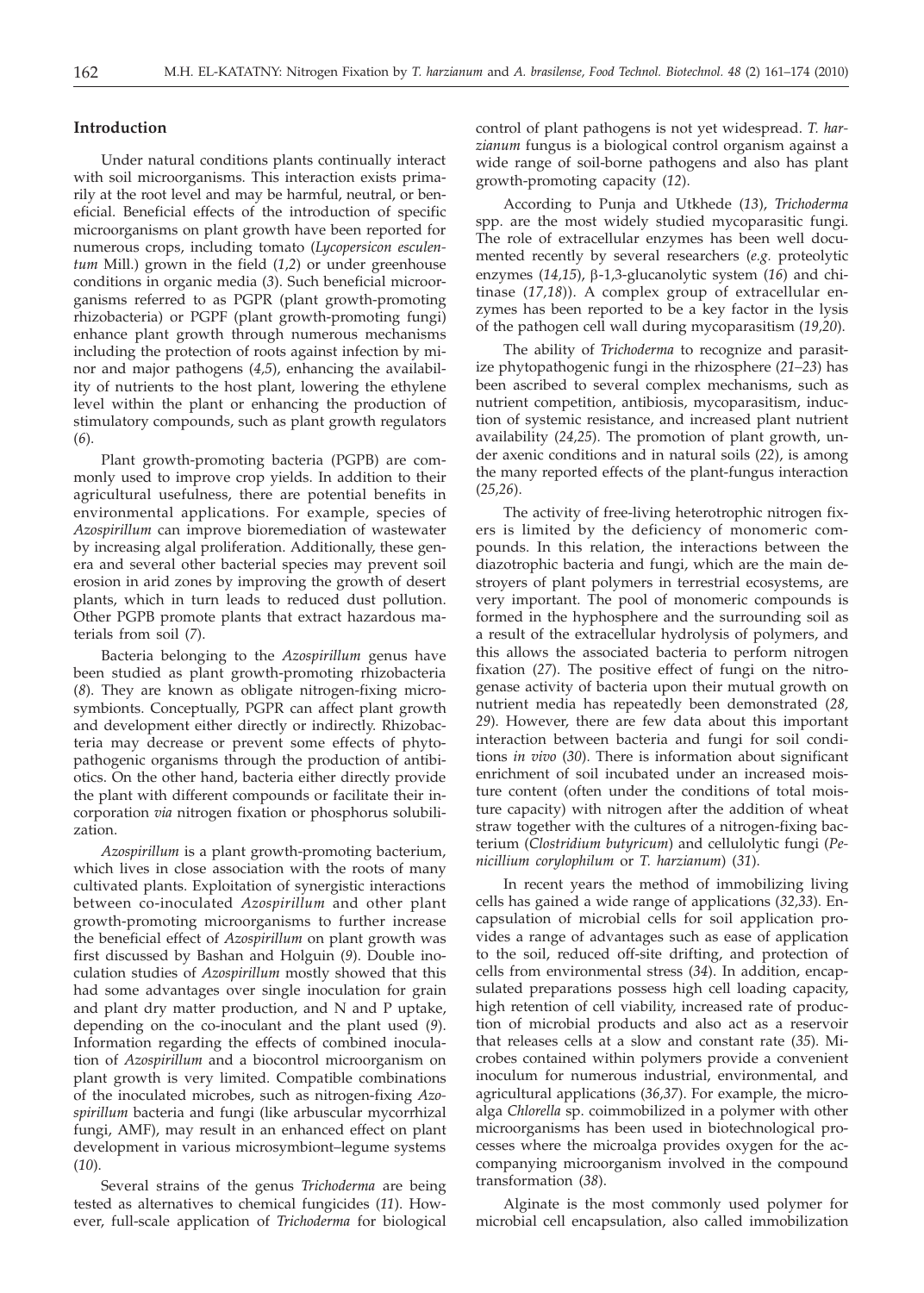(*39,40*), and used for various industrial microbiological purposes. Bashan and Gonzalez (*41*) reported that *Azospirillum* can survive in dry alginate inoculants for prolonged periods without losing effectiveness. Moreover, El-Katatny *et al.* (*42*) demonstrated that microbial immobilization gives prolonged metabolic activity when microbial cells are reused. Organisms could be immobilized separately or coimmobilized together (*43,44*).

The objective of this study is to evaluate the capacity of free or alginate-encapsulated formulations of *A. brasilense* and *T. harzianum* in single or dual (co-inoculated) cultures to produce polysaccharide-degrading enzymes. The concept of applying *Azospirillum* as a nitrogen-fixing microsymbiont alone or in co-inoculation with *T. harzianum* for the growth promotion of tomato plants has also been studied in pot experiment.

## **Materials and Methods**

## *Microorganisms*

The *Azospirillum brasilense* strain Az used in this study was isolated from the rhizosphere of maize and rice by El-Komy *et al.* (*45*), and identified on the basis of usual phenotypic and genetic properties (G+C content and DNA-DNA homology) according to Tarrand *et al.* (*46*). This bacterial strain was obtained from the culture collection of the Department of Botany and Microbiology, Faculty of Science, Minia University, Egypt and was maintained on nutrient agar (NA) slopes.

*Trichoderma harzianum* strain T24 was also obtained from the culture collection of the Department of Botany and Microbiology, Faculty of Science, Minia University, Egypt. Strain T24 was identified by DSMZ (German Collection of Microorganisms and Cell Cultures GmbH, Braunschweig, Germany). The T24 culture was maintained on potato dextrose agar (PDA) at 4 °C.

#### *Production of inocula and macrobead formation*

Methods used for the production of inocula and macrobead formation had been described earlier (*42,47*). Single bacterial or fungal inoculum was immobilized and coimmobilization of both inocula was carried out. The population in free cultures always reached a concentration of at least 3·109 CFU/mL for *Trichoderma* and 5·1014 CFU/mL for *Azospirillum.* However, cell loading capacity of liquid alginate was 109 and 1014 for *Trichoderma* and *Azospirillum*, respectively. The population in fresh beads always reached a concentration of at least  $0.4\cdot10^9$  CFU/g for *Trichoderma* and  $0.42\cdot10^{14}$  CFU/g for *Azospirillum.* Usually, wet preparations of macrobeads were either used immediately or after overnight storage at (4±1) °C, which did not affect bacterial or fungal counts.

Encapsulation was performed using 2 % alginate to obtain macrobeads. The resulting alginate beads (mean diameter of 2 mm) entrapped the bacterial and/or fungal cells. The viable population size of *A. brasilense* and *T. harzianum* was determined in pellets before their use in batch cultures and pot experiments. A mass of 1 g of fresh beads was dissolved in 10 mL of 0.1 M potassium phosphate buffer (pH=6) by shaking vigorously for 45 min. The suspended cells were serially diluted and total

counts were measured by the plate count method on NA plates for *A. brasilense* and PDA for *T. harzianum* and expressed as colony forming units (CFU) per g of alginate beads.

The same mass of fresh beads (1 g) was placed in a thin layer on a filter paper on a Petri dish and dried at  $(38±1)$  °C for 48 h. Then the dry macrobeads were collected and stored in hermetically sealed containers with silica gel until usage. Additionally, dry beads were prepared by standard lyophilization (VirTis 5L, VirTis, Gardiner, NY, USA). The same procedures of measuring the population count in fresh beads were performed for the dry beads. Encapsulation capacity (EC/%) of the cells contained in macrobead formulations was calculated and compared with the initial amount of cells used for encapsulation (1 mL of liquid alginate with cell suspension gave 2.2 g of fresh encapsulated macrobeads). The antagonistic activity of T24 and Az was studied using a dual culture plate on PDA.

# *Enzyme production by free or immobilized inoculation in batch culture fermentation*

Batch culture fermentation was carried out in Erlenmeyer flasks (50 mL), each containing 10 mL of minimal synthetic medium (MSM) consisting of (in  $g/L$ ): KCl 0.2,  $MgSO_4·7H_2O$  0.2,  $K_2HPO_4$  0.9,  $NH_4NO_3$  1.0,  $MnSO_4$ 0.002, FeSO<sub>4</sub>·7H<sub>2</sub>O 0.002, and ZnSO<sub>4</sub> 0.002. The appropriate carbon source, *i.e.* 0.5 % chitin, laminarin, carboxymethyl cellulose (CMC), xylan or pectin (Sigma-Aldrich, St. Louis, MO, USA) was supplied and the pH was adjusted to 5.5 with 50 mM acetate buffer. Flasks were inoculated with either 1 mL of fungal spore or bacterial cell suspensions (half of the volume of each for mixed inoculant cultures). After inoculation, the flasks were incubated in a shaking incubator (125 rpm and 30 °C) for 7 days. At the end of the incubation period, cultures were separated by filtration and centrifuged at 6000 rpm for 10 min in a cooling centrifuge at 4 °C, and the clear supernatants were used as crude enzyme preparations. Similarly, enzyme production was also carried out using freshly encapsulated beads (2.5 g of *T. harzianum* macrobeads, *Azospirillum* macrobeads or coimmobilized macrobeads).

#### *Repeated batch fermentation*

The reusability of the immobilized cells was tested in batch cultures three times. Repeated batch fermentation was conducted with the immobilized cells by running the fermentation for 7 days using only three kinds of carbon sources, chitin, laminarin and CMC. At the end of each cycle, the obtained supernatant was used as the enzyme solution. Beads containing immobilized cells were thoroughly washed with sterile distilled water, a fresh culture broth was added and fermentation was continued.

## *Enzyme activity assays*

Chitinase activity was assayed using the colorimetric method described by Molano *et al*. (*48*). The reducing sugars produced were determined by the method of Miller (*49*) using dinitrosalicylic acid (DNS) reagent. The amount of reducing sugars released was calculated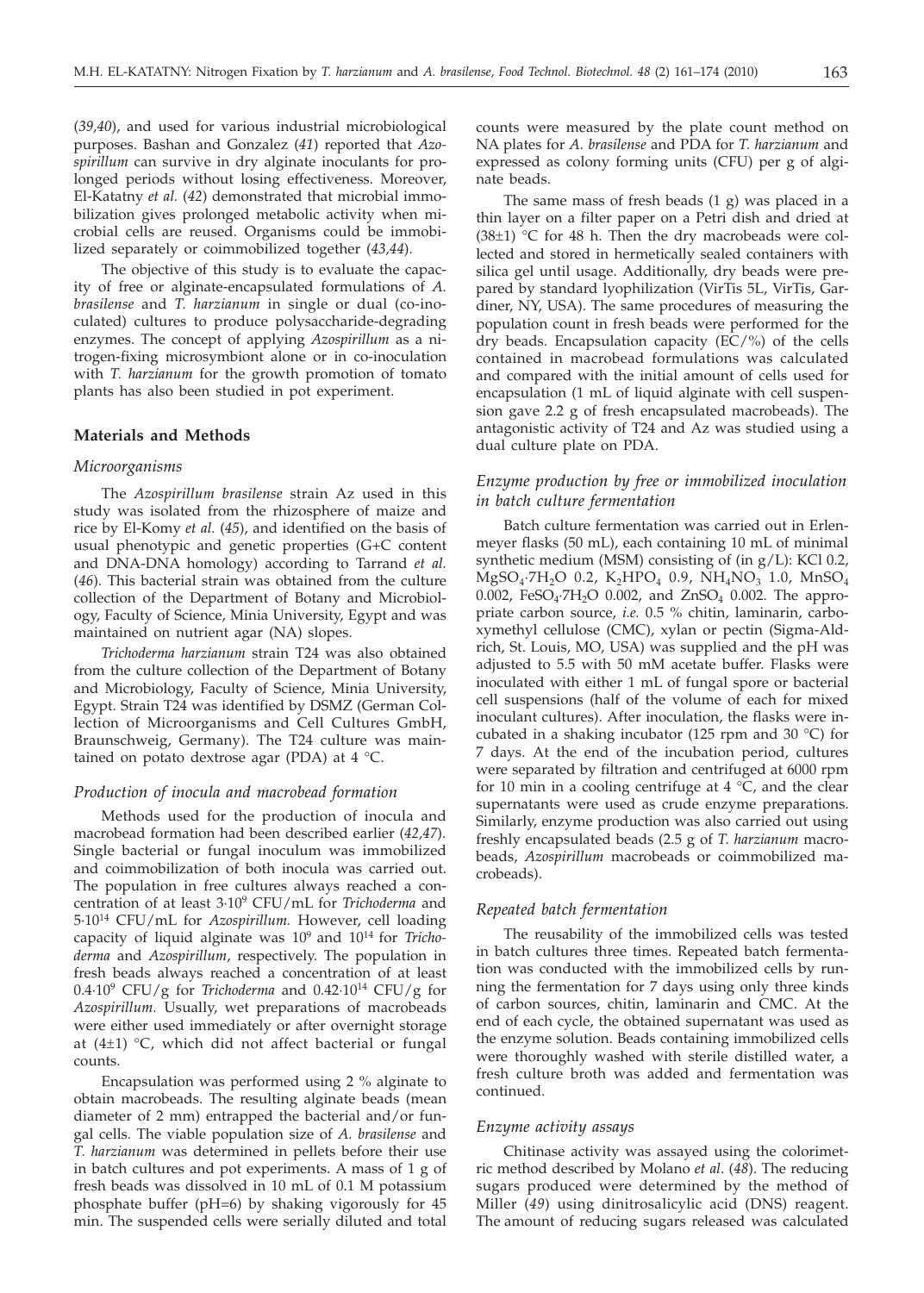using a standard curve recorded for *N*-acetylglucosamine (GlcNAc).

 $\beta$ -1,3-glucanase was assayed based on the release of reducing sugars from pure laminarin (Sigma-Aldrich, St. Louis, MO, USA) as a substrate. The activity was routinely assayed by incubating 500  $\mu$ L of 0.5 % (by mass per volume) laminarin in 50 mM acetate buffer (pH=4.8) with 200  $\mu$ L of crude enzyme preparation at 45 °C for 30 min, and the reducing sugars produced were determined by the method of Miller (*49*) using DNS reagent.

CMCase activity was carried out by mixing 0.5 mL of enzyme sample with 0.5 mL of 1 % CMC (Sigma-Aldrich, St. Louis, MO, USA) at pH=5.0, followed by incubation for 30 min with shaking at 50 °C. Somogyi reagent was added and the released total reducing sugars were determined using the Somogyi-Nelson method (*50, 51*). Filter paper digesting activity (FPase) was assayed by the release of glucose through Whatman No. 1 filter paper as a substrate according to Emtiazi *et al.* (*52*).

Xylanase activity was measured by mixing 0.25 mL of the sample with 0.25 mL of 1 % xylan (Sigma-Aldrich, St. Louis, MO, USA) and 0.5 mL of acetate buffer (pH= 4.0) and incubation for 30 min at 40 °C. The reaction was terminated by adding Somogyi reagent, while the reducing sugars were determined using the Somogyi-Nelson method (*50,51*).

Polygalacturonase (PGase) activity was determined by measuring the increase in reducing end groups (*53*).

Enzyme activities were expressed in nanokatal (nkat) or picokatal (pkat), which is equivalent to the release of one nano- or picomole of reducing sugars per second, respectively, under the given conditions.

## *Nitrogenase activity*

Nitrogenase activity was assayed in 5-mL culture samples using the acetylene reduction (AR) assay as described by Turner and Gibson (*54*) and El-Katatny *et al.* (*55*), with gas-liquid chromatography (610 Series F.I.D. gas chromatograph, ATI Unicam, Cambridge, UK) equipped with glass column ( $1650\times460$  mm) filled with activated alumina. Briefly, semisolid N-free medium (*56*) in which L-malic acid, colloidal chitin, pectin or CMC was inoculated with free (0.1 mL of bacterial or fungal cells) or encapsulated cells (0.3 g of fresh macrobeads) in glass test tubes and sealed with a cotton plug. The cotton plug was replaced with a rubber stopper after the required incubation period (24 and 48 h). About 10 % of the atmosphere of the test tube was replaced with acetylene by injection, and then incubation was continued for 2 h. Gas samples (1 mL) were removed from the atmosphere of the test tubes using a 1-mL syringe and the ethylene concentration in the gas samples was measured by gas chromatography. Results were expressed as nmol  $C_2H_4$  per h·mL of culture medium. The test was repeated three times.

The potential of nitrogen-fixing activity was evaluated in the presence of glucose, sucrose and CMC in the soil (*57*). The activity of nitrogen fixation in the soil was determined using the AR assay. The role of *T. harzianum* in supporting the nitrogen fixation was studied in a series of tests with the addition (1 %) of glucose, sucrose or CMC into the test tubes containing soil (5 g, 60 % total water capacity) instead of adding the semisolid N-free medium. Tubes were inoculated with dried macrobeads (0.1 g) of *A. brasilense* (Az) or *A. brasilense* coimmobilized with *T. harzianum* (T24), and were incubated for 1–5 days at 30 °C. The same procedures of AR assay were performed every 24 h, and the results were expressed as nmol  $C_2H_4$  per h·g of soil.

#### *Pot experiment*

A pot experiment was performed to study the effect of *T. harzianum* and *A. brasilense* on the growth of tomato seedlings (*Lycopersicon esculentum* var. commune cv. Piline). Tomato was grown in surface-sterilized plastic pots (500 mL) filled with steam sterilized mixed soil of sand and clay in a mass ratio of 1:2. Soil used in pot experiment was analyzed according to El-Komy (*58*). Pots, each containing 500 g of soil, were arranged in groups of 3 replications for each treatment. The substrate was saturated with distilled water before sowing. Before being sown, seeds were superficially disinfected by soaking them for 15 min in a 30 % sodium hypochlorite solution containing 0.1 % Triton X-100, followed by two washes with sterile water.

#### Seed coating with free cells or macrobeads

Seeds were sterilized as previously mentioned and immersed in a solution of 2 % alginate and soaked with either *T. harzianum,* or *A. brasilense* or a mixture of both (3·109 CFU/mL for *Trichoderma* and 5·1014 CFU/mL for *Azospirillum*). Seeds were left in cell suspensions for two hours. Control seeds were soaked in an equal volume of distilled water.

Dry macrobeads were manually mixed with dry seeds of tomato immersed in 2 % alginate. This solution created a sticky surface but did not allow the seeds to stick to one another. Seeds were then coated with the macrobeads (approx. 30–35 per seed). Macrobeads adhering to seeds were counted under stereoscopic microscope. The level of inoculation was 30–35 macrobeads per seed on average, corresponding to 1.5·108 CFU per seed for *Trichoderma* macrobeads and 1.5·1013 CFU per seed for *Azospirillum* macrobeads (the same average values for macrobeads of the coimmobilized formulations per seed). An equivalent mass of inoculum of freshly prepared macrobeads (approx. 25–30 per seed) was buried near the germinated seeds.

#### Plant growth conditions

The experimental design was performed as follows: treatment 1, uninoculated seeds (control seeds); treatment 2, seeds inoculated with free cells of *T. harzianum*; treatment 3, seeds inoculated with free cells of *A. brasilense*; treatment 4, seeds inoculated with free cells of a mixture of both *T. harzianum* and *A. brasilense.* A similar experiment was carried out using the same treatments as above with cells encapsulated in calcium alginate to compare the results of free and immobilized cells (fresh and dry). Three seeds were sown in each pot at 2 cm depth. In the third week after sowing, plants were thinned down to 1 per pot. Distilled water was added only when needed to keep the pots moist without exceeding the water-holding capacity of the soil. Three replications were done for each treatment.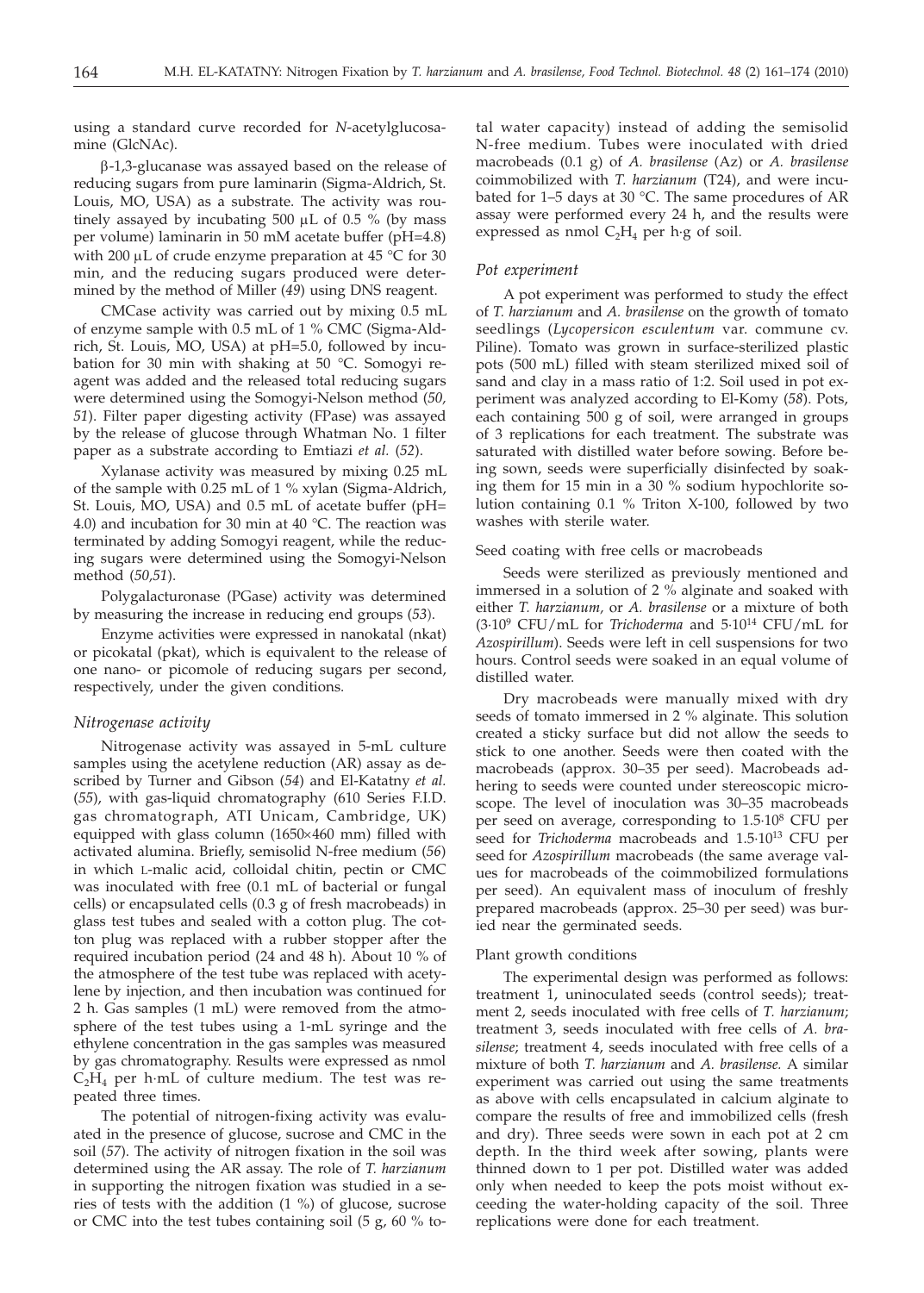To study the effect of fungal hydrolysis of carbon source polymers on the activity of nitrogen fixation as well as on plant growth promotion, another pot experiment was performed. Seeds were coated with dry macrobeads of *A. brasilense* or coimmobilized beads of *A. brasilense* and *T. harzianum.* Soil was mixed with individually different carbon sources (1 %) such as glucose, sucrose or CMC before sowing with inoculated seeds. Plant growth was compared in soil with and without a carbon source.

After 45 days, standard plant growth parameters such as root length, shoot height, and their respective dry mass were measured separately as responses to inoculation. Dry mass of the stems and roots was determined by placing each into small, pre-weighed aluminum foil and drying them in a forced draught oven at  $(60±2)$  °C until constant mass. Stem caliper at the soil line of tomato seedling for all treatments was also recorded.

# *Seedling root colonization by T. harzianum or A. brasilense*

Seedling root colonization by free and immobilized inoculum of *T. harzianum* or *A. brasilense* was estimated as reported earlier (*59*). Root systems of seedlings after 45 days of sowing were rinsed with sterile distilled water to remove soil particles. The collected root samples were cut into small fragments (1 cm long). Surface- -disinfested root fragments were transferred onto acidic PDA and NA growth media for determining the fungus and bacterium count, respectively (5 fragments per plate), and incubated at 30  $\degree$ C for 5 days. The percentage of *Trichoderma* or *Azospirillum* root colonization was recorded from the number of roots yielding at least one colony of the target organism. All results were presented as the mean of at least three replicates. In addition standard deviations were calculated.

#### **Results**

## *Encapsulation capacity*

All freshly prepared beads showed a high encapsulation capacity  $\overline{(EC/%)}$ ; Table 1) compared with dry macrobeads. Dry bead formulations of immobilized *T. harzianum* T24 or *A. brasilense* Az retained 70 % of the total encapsulated cells (T24 or Az), whereas the dried beads of coimmobilized T24 and Az retained 60 and 65 % of the total encapsulated cells of T24 and Az, respectively.

#### *Enzyme production using free or immobilized cells*

Results presented in Fig. 1 showed no consistent pattern of the effect of encapsulation process on enzyme production. This result had previously been reported for enzyme production by *T. harzianum* T24 (*42*). Free or encapsulated cells of *T. harzianum* and *A. brasilense* showed no significant difference in chitinase,  $\beta$ -1,3-glucanase and PGase production, while alginate-immobilized cultures of *T. harzianum* and *A. brasilense* produced lower levels of FPase and CMCase than those of the free cultures. On the other hand, significantly higher levels of xylanase were produced by immobilized or coimmobilized cells of *T. harzianum* and/or *A. brasilense.* Interestingly, xylanase and PGase production improved significantly when macrobeads of coimmobilized fungal and bacterial cells were used, compared with the mixture of these cells (free), in contrast to chitinase production obtained with the same formulations. At the same time, *T. harzianum* enhanced PGase production when co-inoculated (free or encapsulated) with *A. brasilense.* However, *A. brasilense* alone produced a small amount of PGase when inoculated free or immobilized into the culture medium.

Table 2 shows the possibility for the reuse of calcium alginate biocatalysts to produce chitinase,  $\beta$ -1,3-glucanase and CMCase in semi-continuous mode. Beads entrapping bacterial and/or fungal cells were used successfully in 3 repetitions in the presence of fresh sterile culture medium in each set. The reusability of immobilized *T. harzianum* cells for chitinase and β-1,3-glucanase production was previously studied (*42*). Results in Table 2 show that enzyme production by immobilized fungal and/or bacterial cells increased with repeated growth cycles. The gradual improvement of enzyme production was significantly higher when *T. harzianum* cells were entrapped alone or co-encapsulated with bacterial cells in all repeated batch sets.

## *Nitrogenase activity*

# Nitrogen fixation by microbial cells on different carbon sources

The ability of bacteria to fix dinitrogen was measured based on their acetylene reduction activity (ARA). Although *A. brasilense* was not able to use pectin, chitin or CMC as a carbon source for nitrogen fixation, which was measured for 48 h of incubation (Table 3) in semisolid N-free medium, co-culturing of this bacterium with *T. harzianum* (free or encapsulated) enabled it to fix nitrogen on these carbon sources. Generally, most of the

Table 1. Encapsulation capacity (EC/%) of cells in fresh and dried bead formulations calculated for each liquid alginate mixture (1 mL) with *T. harzianum* and/or *A. brasilense* cells

|                                | Cell loading capacity        | Freshly prepared beads                |         | Dried beads                          |         |  |
|--------------------------------|------------------------------|---------------------------------------|---------|--------------------------------------|---------|--|
| Inocula of encapsulation       | of liquid alginate<br>CFU/mL | $CFU/g$ fresh beads<br>before dryness | $EC/$ % | $CFU/g$ fresh beads<br>after dryness | $EC/$ % |  |
| T. harzianum T24 (immobilized) | $(1\pm0.30)\cdot10^{9}$      | $(0.40\pm0.08)\cdot10^9$              | 90      | $(0.32 \pm 0.031) \cdot 10^9$        | 70      |  |
| A. brasilense Az (immobilized) | $(1\pm0.23)\cdot10^{14}$     | $(0.42 \pm 0.09) \cdot 10^{14}$       | 91      | $(0.32 \pm 0.053) \cdot 10^{14}$     | 70      |  |
| T24 (in coimmobilized beads)   | $(0.5\pm0.1)\cdot10^9$       | $(0.17\pm0.005)\cdot10^{9}$           | 76      | $(0.13\pm0.008)\cdot10^{9}$          | 60      |  |
| Az (in coimmobilized beads)    | $(0.5\pm0.1)\cdot10^{14}$    | $(0.20 \pm 0.007) \cdot 10^{14}$      | 84      | $(0.16 \pm 0.008) \cdot 10^{14}$     | 65      |  |

Values are means±S.D. of three replications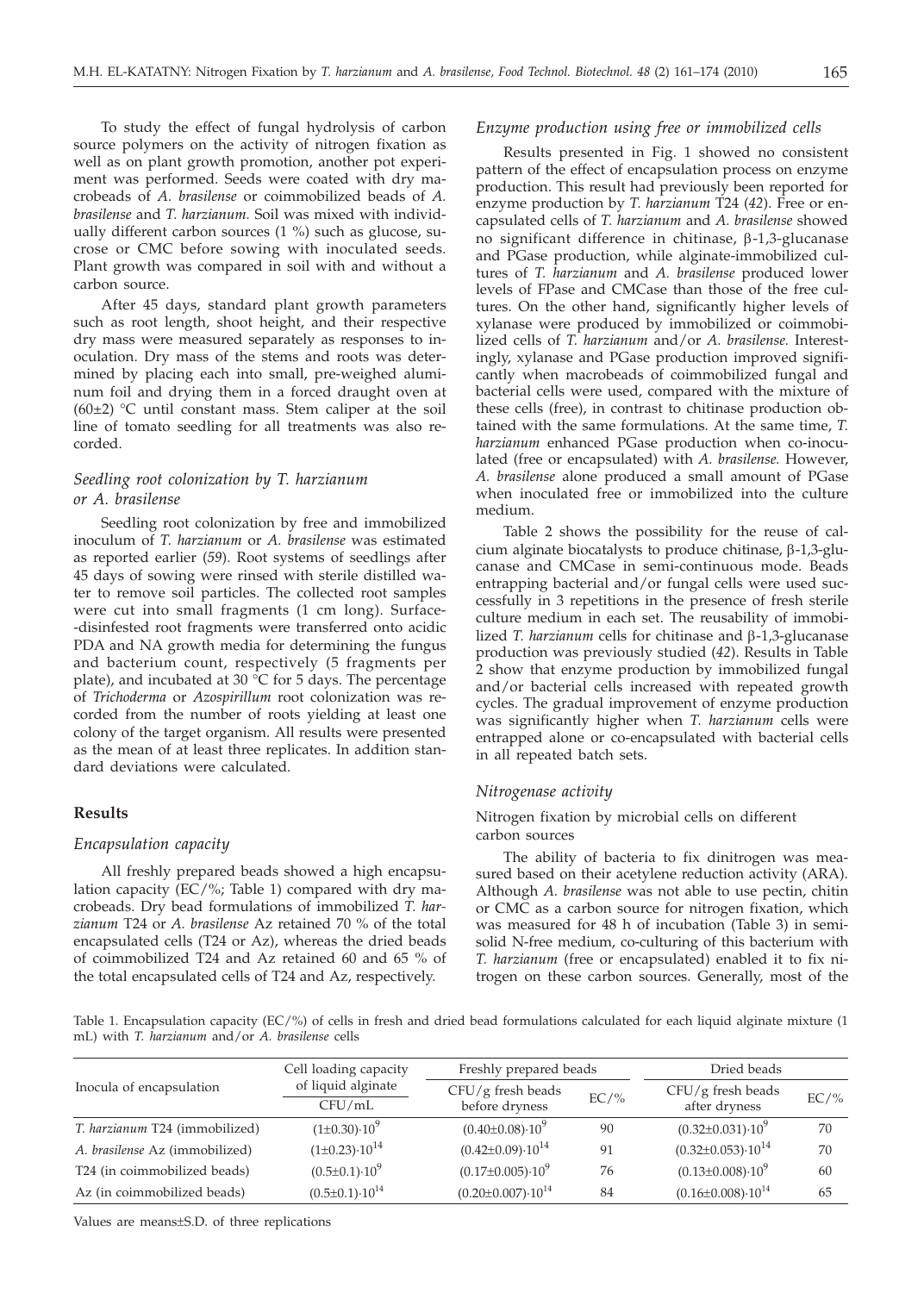

**Fig. 1.** Enzyme production in single or co-inoculated cultures of free and immobilized cells of *T. harzianum* and *A. brasilense* in the presence of the appropriate C source (0.5 %). a) chitinase, b)  $\beta$ -1,3-glucanase, c) carboxymethyl cellulase (CMCase), d) filter paper digestion (FPase), e) xylanase, f) polygalacturonase (PGase). The values represent the mean value, and the error bars indicate the standard deviation. Different letters for each parameter mean significant differences for p≤0.05. ■ T. harzianum T24, □ A. brasilense  $Az, \blacksquare T24+Az$ 

co-inoculated culture media (free or encapsulated) gave positive results for nitrogen fixation in the presence of any applied C source. *Azospirillum* showed a positive effect on nitrogen fixation in semisolid N-free medium inoculated either with free or encapsulated formulations, and the activity was significantly higher in the presence of L-malic acid. *T. harzianum* alone failed to fix nitrogen in all AR assay measurements.

The nitrogen fixation activity of pure bacterial cultures or cultures combined with fungus (using dry encapsulated beads) in the sterile soil increased with the addition of different carbon sources (Figs. 2 and 3). The activity of nitrogen fixation was 3 times higher after two days of incubation when *A. brasilense* (as the only inoculant) was inoculated into the soil enriched with glucose than that in the unamended soil (Fig. 2). The increase of nitrogen fixation activity to the maximum values took place on the second day of incubation. A smaller increase in the nitrogen fixation activity was observed upon the inoculation of these cultures into the soil with sucrose or CMC, and all peaked at the fourth day of incubation.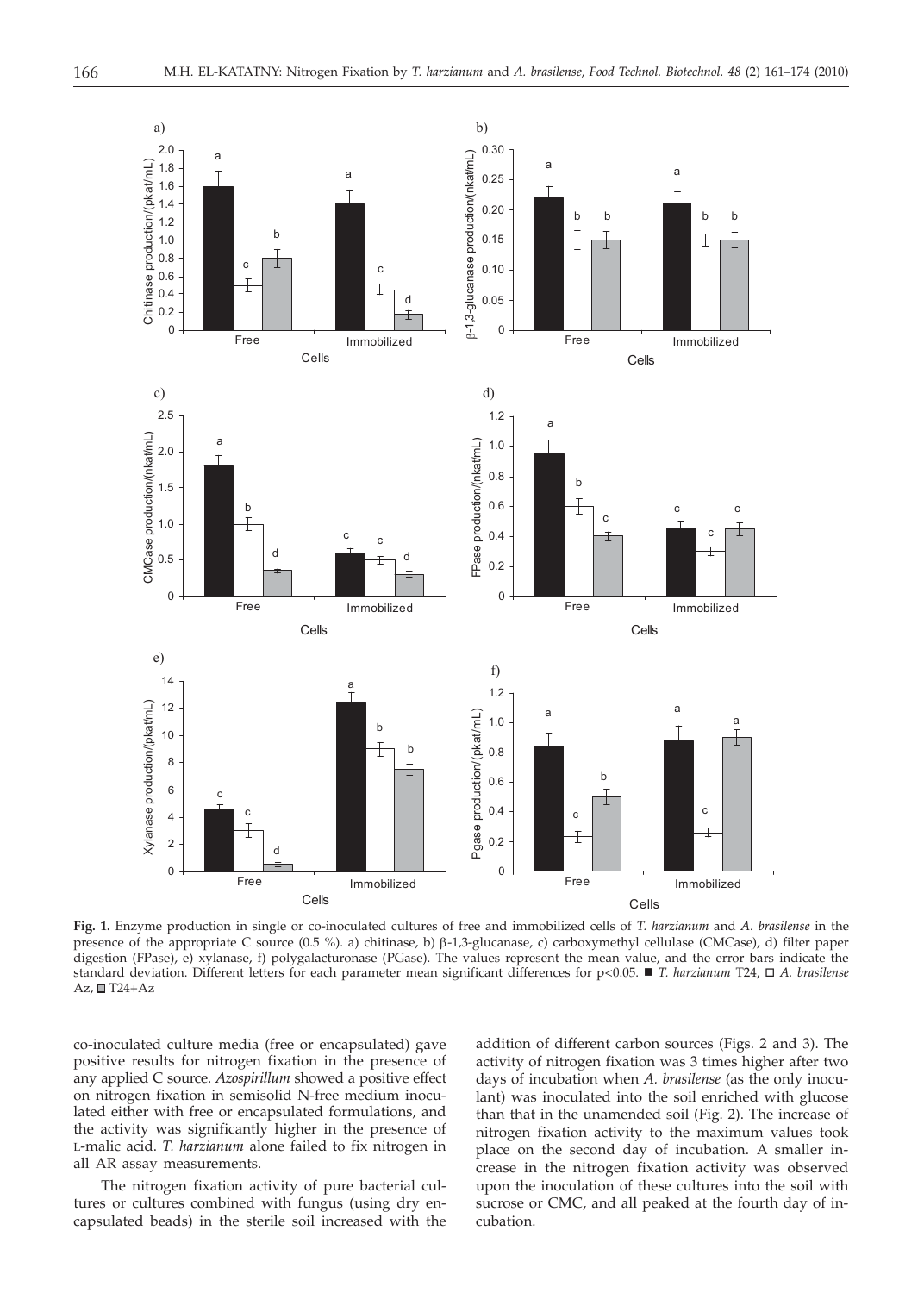| ۰.                     |   |
|------------------------|---|
| ٠<br>I<br>×<br>۰<br>۰, | × |

| Entrapped inoculum for<br>enzyme production | 1st set<br>of use | 2nd set<br>of reuse | 3rd set<br>of reuse |
|---------------------------------------------|-------------------|---------------------|---------------------|
| Chitinase/(pkat/mL)                         |                   |                     |                     |
| T. harzianum (T24)                          | $1.55 + 0.20$     | $3.50+0.4$          | $4.4 + 0.5$         |
| A. brasilense (Az)                          | $0.58 + 0.10$     | $0.88 + 0.1$        | $1.2 + 0.1$         |
| $T24+Az$                                    | $0.25 \pm 0.07$   | $4.80 \pm 0.5$      | $5.7 \pm 0.5$       |
| $\beta$ -1,3-glucanase/(nkat/mL)            |                   |                     |                     |
| T. harzianum (T24)                          | $0.21 + 0.08$     | $0.35 + 0.09$       | $1.2 + 0.10$        |
| A. brasilense (Az)                          | $0.15 + 0.04$     | $0.18 + 0.06$       | $0.3 + 0.07$        |
| $T24+Az$                                    | $0.16 \pm 0.04$   | $0.50 \pm 0.04$     | $1.5 \pm 0.20$      |
| CMCase/(nkat/mL)                            |                   |                     |                     |
| T. harzianum (T24)                          | $0.58 + 0.10$     | $1.51 + 0.2$        | $2.4 + 0.4$         |
| A. brasilense (Az)                          | $0.40 + 0.10$     | $1.00 \pm 0.1$      | $1.2 + 0.1$         |
| $T24+Az$                                    | $0.30 + 0.08$     | $1.80 + 0.2$        | $3.2 + 0.3$         |

Table 2. Chitinase,  $\beta$ -1,3-glucanase and CMCase production by entrapped inocula of *T. harzianum* and/or *A. brasilense* during the repeated use of these formulations for three sets

Values are means±S.D. of three replications

The activity of nitrogen fixation was higher when *A. brasilense* was inoculated into the soil enriched with different C sources (glucose, sucrose or CMC) together with *T. harzianum* than in the case without *Trichoderma* or a C source (Fig. 3). The increase in the nitrogenase activity of the soil when combined cultures of *A. brasilense* and *T. harzianum* were used with the addition of CMC was higher on the third day of incubation, in comparison with the soil inoculated only with *A. brasilense*. This can be explained by the high CMCase activity of *T. harzianum.* In all treatments of the soil enriched with C sources, nitrogen fixation peaked earlier, on the third day of incubation, whereas the unamended soil peaked with low activity later, on the fourth day (Fig. 3).

# *Plant growth promotion*

The chemical analysis of the soil used in pot experiment revealed the following data: pH=8.0, organic C  $0.15$  %, total N 0.014 %, P 4.0 ppm, K 88.0 ppm,  $NH_4^+$ 3.0 ppm and  $NO<sub>3</sub><sup>-</sup> 0.3$  ppm. Plant growth promotion by free or encapsulated cells of *T. harzianum* T24 and/or *A. brasilense* Az was examined in pot experiment (using sterile soil) with tomato (*Lycopersicon esculentum* var.



**Fig. 2.** Nitrogen fixation in sterile soil inoculated with *A. brasilense* and supplemented with different C sources. Values given in the figure represent the mean value, and the error bars indicate the standard deviation



**Fig. 3.** Nitrogen fixation in sterile soil inoculated with coimmobilized *A. brasilense* and *T. harzianum* in the presence of different C sources. Values given in the figure represent the mean value, and the error bars indicate the standard deviation

commune cv. Piline) seedlings 45 days after sowing. Alginate macrobeads free of inoculant did not exhibit any improvement of plant growth when compared to

Table 3. Nitrogen fixation by free and encapsulated cultures in the presence of different carbon sources when incubated up to two days

|                                          |               |    | T. harzianum T24 | A. brasilense Az |      | $T24+Az$ |         |
|------------------------------------------|---------------|----|------------------|------------------|------|----------|---------|
|                                          | Carbon source |    | t/h              | t/h              |      | t/h      |         |
|                                          |               | 24 | 48               | 24               | 48   | 24       | 48      |
|                                          | Malic acid    |    |                  | $+++$            | $++$ | $++$     | $^{+}$  |
| Nitrogen<br>fixation by<br>free cultures | Chitin        |    |                  | -                |      | $+++$    | $^{++}$ |
|                                          | <b>CMC</b>    |    |                  |                  |      | $^{+}$   | $^{++}$ |
|                                          | Pectin        |    |                  |                  |      | $+++$    | $^{++}$ |
| Nitrogen                                 | Malic acid    |    |                  | $++$             | $+$  | $^{+}$   | $^{+}$  |
| fixation by<br>immobilized<br>cultures   | Chitin        |    |                  |                  |      |          | $^{+}$  |
|                                          | <b>CMC</b>    |    |                  |                  |      |          | $^{+}$  |
|                                          | Pectin        |    |                  |                  |      | $++$     | $^{++}$ |

– no nitrogen fixation; + low, ++ moderate, +++ high acetylene reduction activity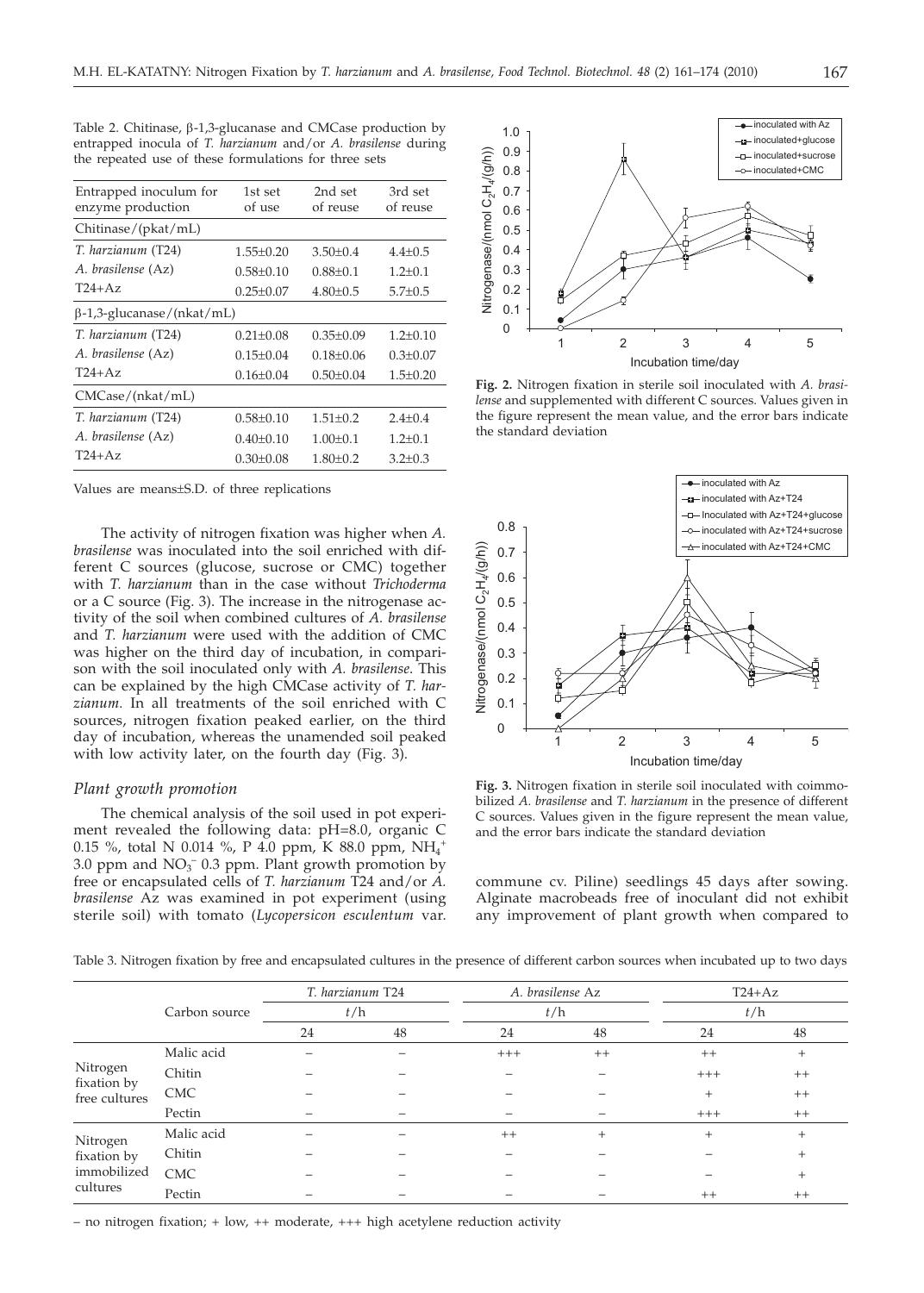uninoculated controls or to heat-killed bacterium and fungus controls (data not shown). However, inoculation of tomato seeds with free or encapsulated *A*. *brasilense* formulations significantly increased seedling growth parameters (Tables 4–6, Fig. 4) when compared to untreated controls. Similar results were obtained with the inoculation of the biocontrol fungus *T. harzianum;* there was a slight increase in seedling growth parameters with the exception of seeds treated with fresh macrobeads (Tables 4 and 5, Fig. 4).

Plant seeds inoculated with fresh macrobeads of *A. brasilense* developed better than the control plants (Fig. 4a), as evidenced by 2.2-fold increase in shoot height, 2.75-fold increase in stem caliper, 4.25-fold increase in root length, 4-fold increase in fresh mass of root and 4.5-fold increase in fresh mass of stem. The root system

grew more profusely in all treatments of seeds with *A. brasilense* (free, immobilized or coimmobilized cells) (Figs. 4a and b). Seeds inoculated with dry coimmobilized inoculant (T24+Az) macrobeads showed a significantly higher growth parameters compared with untreated seeds (Table 5b, Fig. 4b).

The growth parameters of seeds treated with *A. brasilense* Az in combination with *T. harzianum* T24 using dry coimmobilized macrobeads were higher than those of the untreated controls, and the effect was improved significantly in the soil enriched with different C sources (Table 6). Compared with control treatments, (Az+T24)- -treated seeds showed 200 and 456 % increase in seedling shoot height and root length, respectively, when the soil was enriched with glucose before sowing.

Table 4. Effect of inoculation with a single microbe and combined cultures using free cells on tomato seedling growth (after 45 days of inoculation)

| <b>Treatments</b>      | Shoot height  | Stem caliper  | Root length   | Fresh mass/ $g$ |               | $Drv$ mass/g    |                 |
|------------------------|---------------|---------------|---------------|-----------------|---------------|-----------------|-----------------|
|                        | <sub>cm</sub> | mm            | cm            | Shoot           | Root          | Shoot           | Root            |
| Control (uninoculated) | $05.5 + 0.7$  | $0.7 \pm 0.4$ | $2.0 \pm 0.3$ | $0.3 + 0.09$    | $0.05 + 0.01$ | $0.02 \pm 0.01$ | $0.005 + 0.002$ |
| T. harzianum T24       | $08.0 + 0.9$  | $1.5 \pm 0.6$ | $4.0 \pm 0.6$ | $0.5+0.09$      | $0.11 + 0.04$ | $0.07+0.01$     | $0.020 + 0.007$ |
| A brasilense Az        | $12.0 + 0.8$  | $3.0 + 0.8$   | $8.0 \pm 0.5$ | $1.2 + 0.20$    | $0.30 + 0.06$ | $0.12 + 0.04$   | $0.060 + 0.008$ |
| $T24+Az$               | $09.0 + 0.8$  | $2.0 \pm 0.3$ | $7.0+0.7$     | $0.8 + 0.11$    | $0.12 + 0.03$ | $0.10 + 0.03$   | $0.025 + 0.007$ |

Values are means±S.D. of three replications

Table 5. Effect of inoculation with a single microbe and combined cultures using encapsulated cells of fresh beads and dried beads on tomato seedling growth (after 45 days of inoculation)

|                              | Shoot height   | Stem caliper  | Root length   |                 | Fresh mass/ $g$ |                 | Dry mass/ $g$     |
|------------------------------|----------------|---------------|---------------|-----------------|-----------------|-----------------|-------------------|
| <b>Treatments</b>            | cm             | mm            | cm            | Shoot           | Root            | Shoot           | Root              |
| Fresh beads                  |                |               |               |                 |                 |                 |                   |
| Control (uninoculated)       | $06.0 \pm 0.7$ | $0.8 \pm 0.2$ | $2.0 \pm 0.4$ | $0.20 + 0.07$   | $0.05 \pm 0.01$ | $0.02 \pm 0.01$ | $0.005 + 0.002$   |
| T. harzianum T24             | $06.5 \pm 0.9$ | $1.5 \pm 0.4$ | $2.5 \pm 0.2$ | $0.38 \pm 0.10$ | $0.07 \pm 0.02$ | $0.02 \pm 0.01$ | $0.008 + 0.002$   |
| A <i>brasilense</i> Az       | $13.0 + 1.1$   | $2.2+0.7$     | $8.5 \pm 1.2$ | $0.90 + 0.20$   | $0.20 + 0.06$   | $0.05 \pm 0.01$ | $0.060 + 0.010$   |
| $T24+Az$                     | $09.0 \pm 0.8$ | $1.1 \pm 0.2$ | $4.0 \pm 0.8$ | $0.32 \pm 0.10$ | $0.08 \pm 0.03$ | $0.02 \pm 0.01$ | $0.020 \pm 0.007$ |
| Dried beads                  |                |               |               |                 |                 |                 |                   |
| Control (uninoculated)       | $6.0 \pm 0.6$  | $0.8{\pm}0.2$ | $2.0 + 0.4$   | $0.25 + 0.07$   | $0.06 \pm 0.01$ | $0.02 + 0.01$   | $0.005 + 0.002$   |
| T. harzianum T <sub>24</sub> | $9.0 + 0.9$    | $1.5 \pm 0.3$ | $3.0 \pm 0.5$ | $0.37+0.07$     | $0.11 \pm 0.02$ | $0.03 \pm 0.01$ | $0.020 + 0.002$   |
| A. brasilense Az             | $8.5 + 0.9$    | $1.5 \pm 0.3$ | $4.5 \pm 0.8$ | $0.35 \pm 0.08$ | $0.10 \pm 0.05$ | $0.03 \pm 0.01$ | $0.030 \pm 0.010$ |
| $T24+Az$                     | $10.0 \pm 1.4$ | $2.0 \pm 0.4$ | $5.0 \pm 0.8$ | $0.60 \pm 0.10$ | $0.11 \pm 0.04$ | $0.04 \pm 0.01$ | $0.031 \pm 0.010$ |

Values are means±S.D. of three replications

Table 6. Effect of inoculation with combined cultures of bacterium with fungus using encapsulated cells (dry beads) on tomato seedling growth in the presence of different C sources in the soil (after 45 days of inoculation)

|                        | Shoot height  | Root length |                | Fresh mass/ $g$ |                 | Dry mass/g      |
|------------------------|---------------|-------------|----------------|-----------------|-----------------|-----------------|
| Treatments             | <sub>cm</sub> | cm          | Shoot          | Root            | Shoot           | Root            |
| Control (uninoculated) | $06.0 + 0.7$  | $1.8 + 0.4$ | $0.3 \pm 0.07$ | $0.06 + 0.01$   | $0.02 \pm 0.01$ | $0.005 + 0.002$ |
| Inoculated only        | $08.5 + 0.9$  | $5.1 + 0.2$ | $0.8 + 0.11$   | $0.12 + 0.05$   | $0.05 \pm 0.01$ | $0.040 + 0.002$ |
| Inoculated+glucose     | $12.0 + 1.1$  | $8.2 + 1.2$ | $1.4 + 0.30$   | $0.16 + 0.06$   | $0.08 + 0.02$   | $0.042 + 0.002$ |
| Inoculated+sucrose     | $11.5 + 0.8$  | $7.5 + 0.8$ | $1.4 \pm 0.32$ | $0.14 + 0.05$   | $0.09 + 0.02$   | $0.040 + 0.002$ |
| Inoculated+CMC         | $09.5 + 0.8$  | $7.1 + 0.8$ | $1.0 \pm 0.11$ | $0.13 + 0.05$   | $0.07+0.10$     | $0.035 + 0.002$ |

Values are means±S.D. of three replications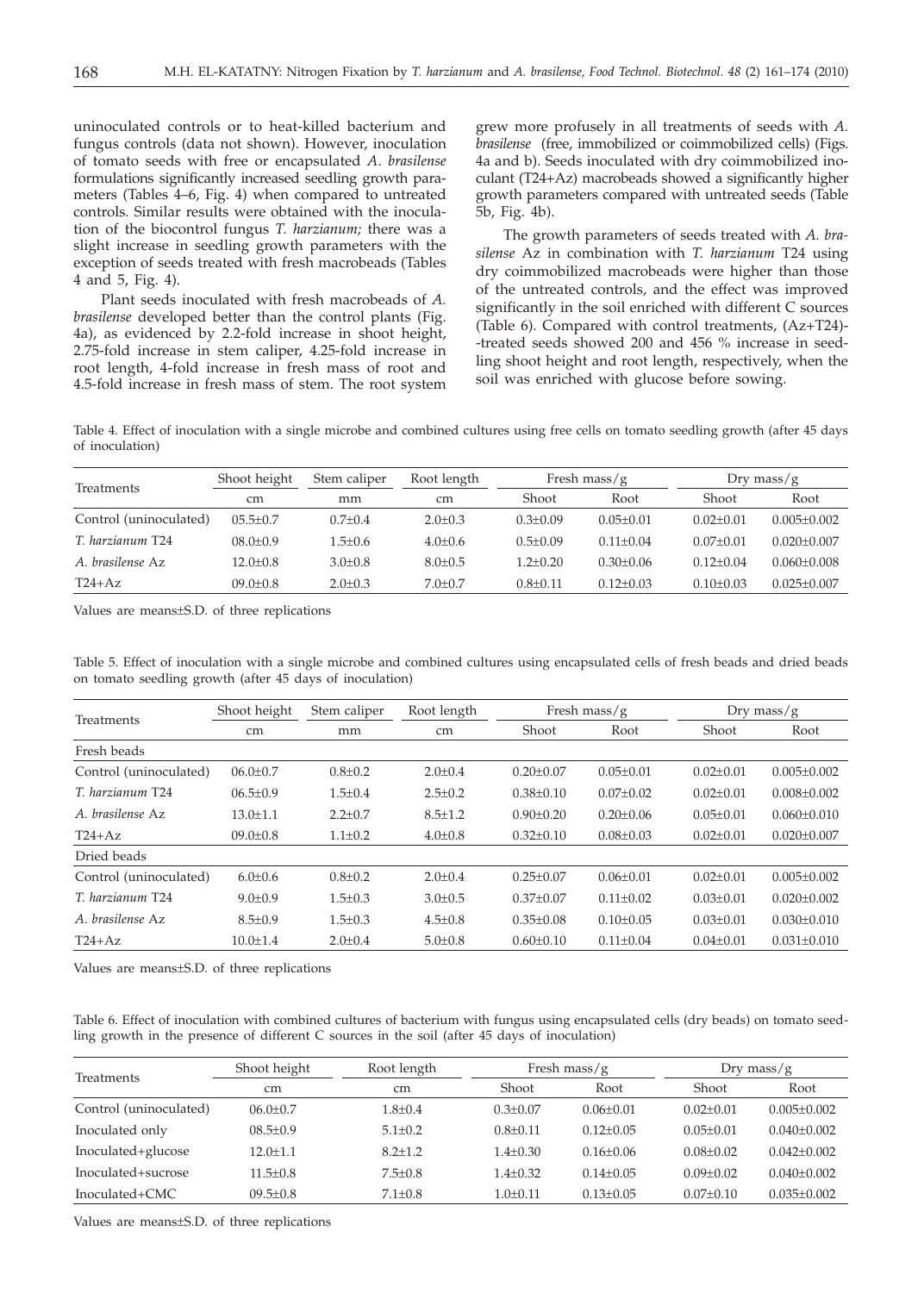

**Fig. 4.** Pot experiment showing shoot and root development of tomato seedlings when inoculated with: (a) fresh or (b) dry macrobeads of *Trichoderma* (B), *Azospirillum* (C)*,* or combined inoculants of *Trichoderma* and *Azospirillum* (D) compared to uninoculated control (A)

# *Seedling root colonization by T. harzianum or A. brasilense*

There was no difference among the formulations of each organism in colonizing roots of tomato seedling 45 days after sowing (Table 7). Root colonization by *T. har-* *zianum* free cells, fresh macrobeads and dry macrobeads was 86, 95 and 88 % respectively, while the colonization by *A. brasilense* was 88, 100 and 100 % for free cells, fresh macrobeads and dry macrobeads, respectively. Root colonization by free or coimmobilized (fresh and dry) inoculants showed the same pattern of results (Table 7).

Table 7. Percentage of root colonization of tomato seedlings (after 45 days of sowing) by *T. harzianum* and/or *A. brasilense* isolates

|                        | Colonization using free<br>inoculum/ $\%$ |    | Colonization using encapsulated inoculum/% |             |           |     |  |  |
|------------------------|-------------------------------------------|----|--------------------------------------------|-------------|-----------|-----|--|--|
| Isolate of inoculation |                                           |    |                                            | Fresh beads | Dry beads |     |  |  |
|                        | T24                                       | Az | T24                                        | Az          | T24       | Az  |  |  |
| Control (uninoculated) |                                           |    |                                            |             |           |     |  |  |
| T. harzianum T24       | 86                                        |    | 95                                         |             | 88        |     |  |  |
| A. brasilense Az       |                                           | 88 |                                            | 100         |           | 100 |  |  |
| $T24+Az$               | 90                                        | 83 | 95                                         | 100         | 100       | 90  |  |  |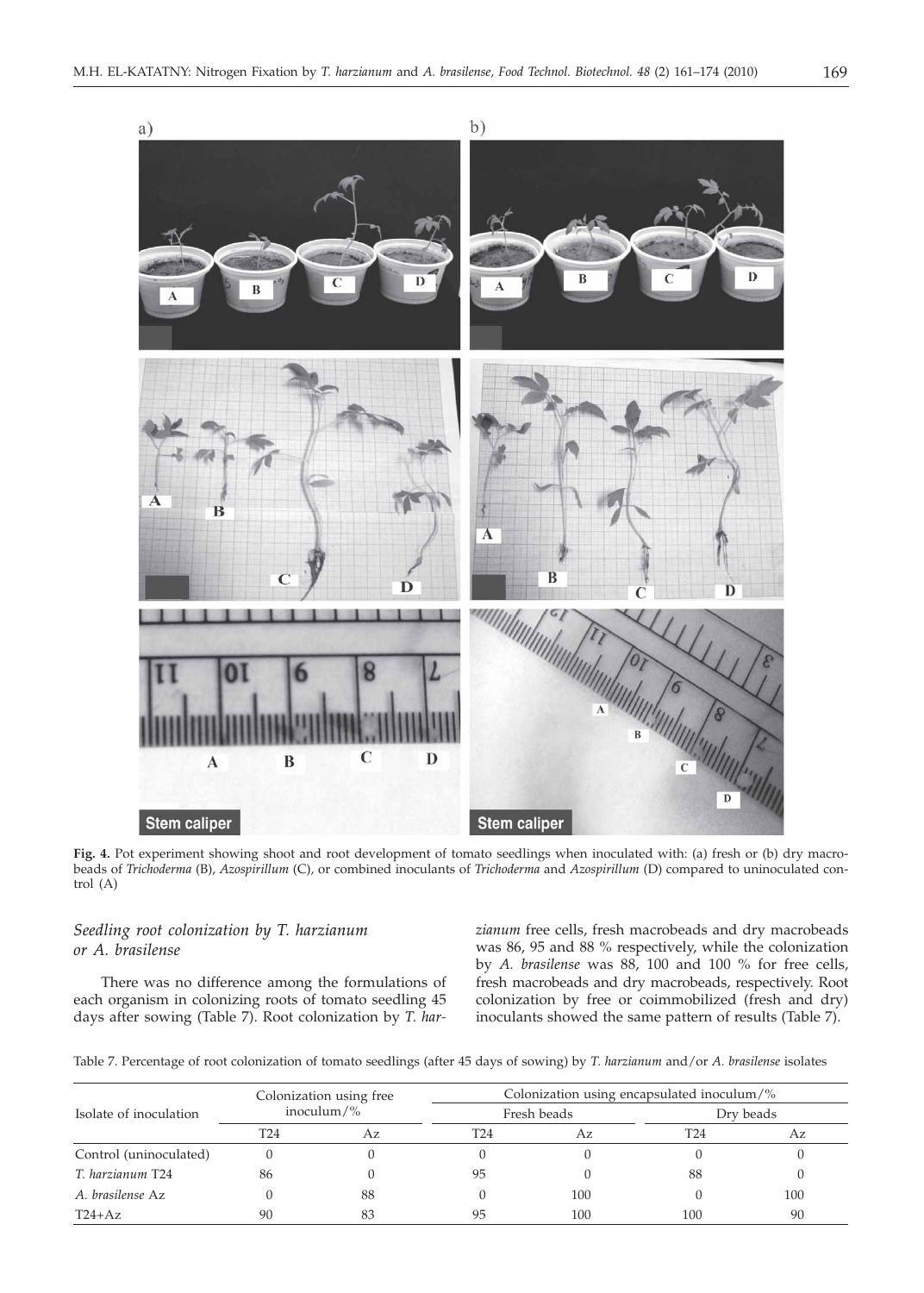#### **Discussion**

Cell immobilization is one of the common techniques for increasing the overall cell concentration and productivity. The separation of products from immobilized cells is easier compared with suspended cell systems. Immobilization of cells may allow continuous operation of cultivation processes at high dilution rates. Last but not least, immobilization is a strategy for protecting cells from shear forces. Many different techniques for immobilizing cells have been proposed (*60,61*).

The main advantages of alginate preparations are their nontoxic nature, degradation in the soil, their slow release of microorganisms into the soil (*36*) and almost unlimited shelf life (*41*). Several alginate-based preparations were evaluated for agricultural purposes including the encapsulation of biocontrol agents against soil-borne pathogens (*62,63*) and the encapsulation of phosphate- -solubilizing bacteria (*64*). This technology was also employed to encapsulate the PGPBs *A*. *brasilense* and *Pseudomonas fluorescens* (*34*), which were successfully used to inoculate wheat plants under field conditions (*65*). Calcium alginate was found to be an effective and suitable matrix for cell immobilization for higher alkaline protease productivity compared to the other matrices studied (*66*).

Viscosities of different types of alginates had previously been evaluated by Yabur *et al.* (*67*), who reported that the suitable fit and uniform viscosity of alginate was found to be 2 %. In the present study, 2 % alginate was used for all preparations of immobilized or coimmobilized cells of *T. harzianum* and *A. brasilense*. The two studied organisms (T24 and Az) had no antagonistic activity against each other (data not shown).

The most common experimental formulation for bacterial inoculants is macrobeads with a diameter of 1–4 mm either for agricultural or environmental use (*34,36,68*). Nevertheless, their relatively large size is disadvantageous for agricultural uses (*69*). To produce smaller size beads, there are two possibilities: (*i*) to mechanically crush large beads or solid alginate sheets and then sieve them to desired size, or (*ii*) to produce microbeads directly using an appropriate technology. In this study, encapsulating a sufficient amount of cells in beads and production of a powder-like formulation (dry beads) by drying or lyophylization of macrobeads was used, as well as fresh beads for enzyme production or for seed coating for plant growth promotion. It was reported that the bacteria are inactive but alive in the dry agricultural preparation, which is preferable since their activity is needed only after seed germination and the decomposition of beads (*70*).

Results of this study showed no consistent pattern in comparing free with immobilized cells for enzyme production. Previously, high level of alkaline protease enzyme production had been observed in the immobilized cultures of *Conidiobolus* spp. and *Aspergillus flavus* (*71*). El-Ahwany and Youssef (*72*) reported that cells immobilized in 2 % alginate showed a 2.6-fold increase in xylanase-specific activity compared to free cells. The immobilized cells of *Aspergillus* sp. in calcium alginate doubled the production of endoPG in comparison with free cells (*73*), while alginate entrapment of *Aspergillus niger* showed a relatively low β-mannanase activity compared to free culture (*74*).

In the present study, alginate encapsulation of *Trichoderma* and/or *Azospirillum* prolonged the durability of the inoculum and retained, or in most cases even increased the enzyme production during three repetition cycles. This result is consistent with xylanase production by immobilized *Trichoderma reesei* SAF3 in Ca-alginate beads, which increased gradually up to the fourth repeated batch cycle (*75*). During the early repeated cycles, increased amount of xylanase production was noticed and this may be due to the proper adaptation of the fungal cells to the microenvironment and appropriate growth of cells in the beads (*75*). For all C sources used, productivity of enzymes gradually increased up to the third batch, which could be related to the growth of cells. Thus, Ca-alginate is a suitable and robust carrier system for immobilization of these fungal or bacterial strains.

Plant growth-promoting bacteria (PGPB) are defined as free-living soil, rhizosphere, rhizoplane, and phylosphere bacteria that are beneficial for plants under some conditions. PGPB promote plant growth in two different ways (Fig. 5). First, they directly affect the metabolism of the plants by providing substances that are usually in short supply. These bacteria are capable of fixing atmospheric nitrogen, or solubilizing phosphorus and iron, and producing plant hormones such as auxins, gibberellins, cytokinins, indoleacetic acid (IAA) and ethylene. Additionally, they improve the stress tolerance in plants such as drought, high salinity, metal toxicity, and pesticide load. One or more of these mechanisms may contribute to the increases obtained in plant growth and development that are higher than normal for plants grown under standard cultivation conditions. However, these bacteria do not enhance the genetic capacity of the plant, as genetic material is not transferred. A second group of PGPB, referred to as biocontrol PGPB, indirectly promote plant growth by preventing the deleterious effects of phytopathogenic microorganisms (bacteria, fungi, and viruses) (Fig. 5). They produce substances (siderophores, b-1,3-glucanases, chitinases, antibiotics and cyanide) that harm or inhibit other microbes but not plants, by limiting the availability of iron to pathogens (production of siderophores) or by altering the metabolism of the host plant to increase its resistance to pathogen infection. Biocontrol PGPB can also possess traits similar to PGPB, *e.g.* they may fix nitrogen or produce phytohormones (*76*).

*Trichoderma* spp. are thought to promote plant growth by at least two different mechanisms: (*i*) by controlling the population of pathogenic microorganisms in the rhizosphere (*21*), and (*ii*) by influencing plant physiology through mineral solubilization (*22*) or hormone secretion (*77*). Furthermore, plant cell wall-degrading enzymes produced by *Trichoderma*, such as xylanases and cellulases, are able to directly induce ethylene biosynthesis in plants, which is a well-known response to the presence of pathogens (*26*). Previously, El-Katatny (*20*) studied the antagonistic actions and production of polysaccharide-degrading enzymes by *T. harzianum* T24 against some phytopathogenic fungi.

Symbiotic  $N_2$  fixation is a well-known process exclusively driven by bacteria, the only organisms possessing nitrogenase, the key enzyme which specifically reduces atmospheric  $N_2$  to ammonia in the symbiotic root nodules  $(78,79)$ . N<sub>2</sub> fixation is the first step for cycling N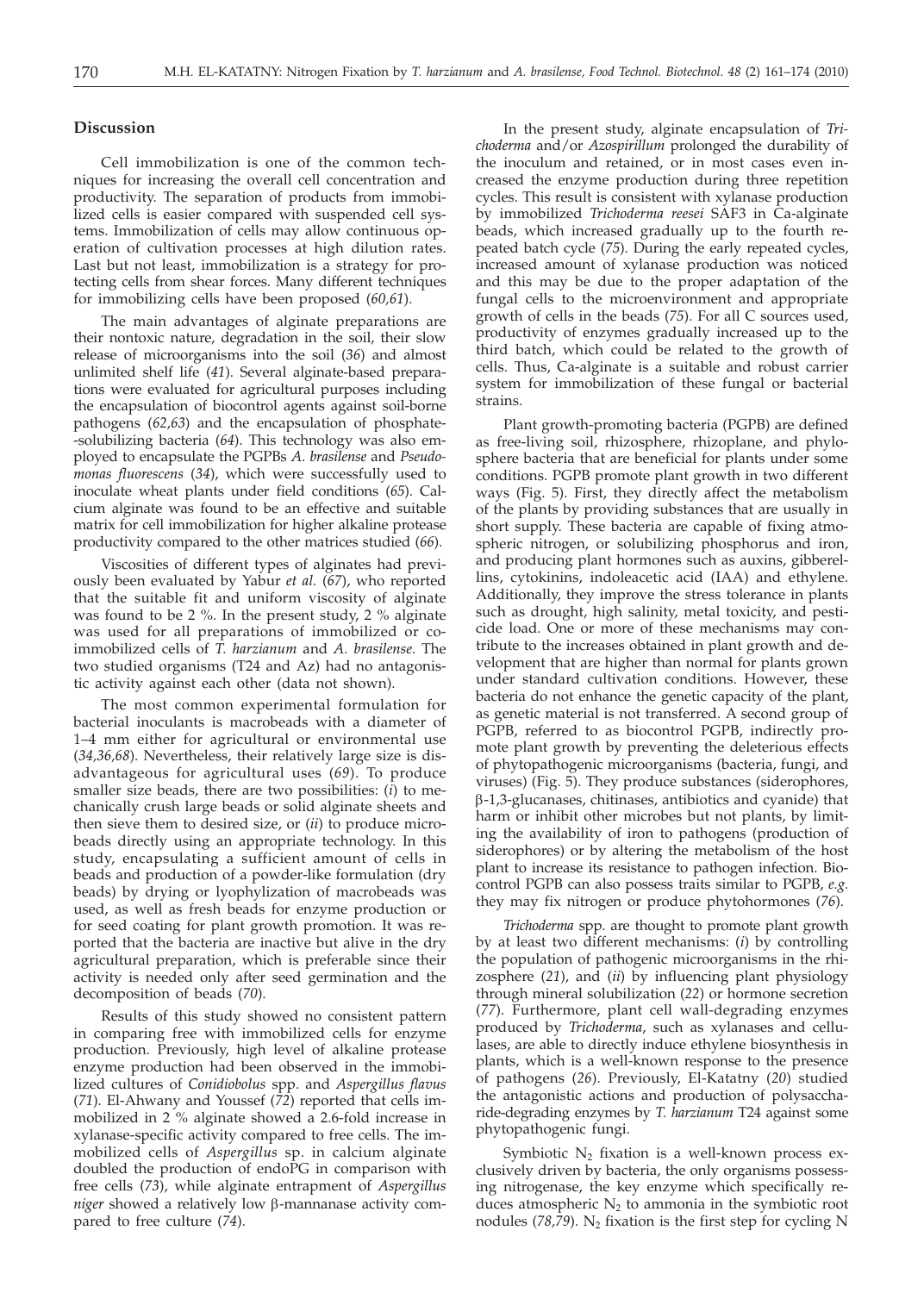

**Fig. 5.** Suggested modes of action of *Azospirillum* (PGPR Az) and *Trichoderma* (biocontrol T24) in promoting plant growth (ISR-induced systemic resistance)

to the biosphere from the atmosphere, a key input of N for plant productivity (*80*). In this study, a non-symbiotic *A. brasilense* had a weak capability to degrade pectin as compared to *T. harzianum* in free or immobilized cultures for PGase and N fixation. However, the mixed culture of *A. brasilense* and *T. harzianum* (free or coimmobilized) was able to degrade a large quantity of pectin and N fixation increased significantly. This may indicate that *A. brasilense* grows and fixes nitrogen in mixed culture at the expense of the fermentation products of pectin made available by the activity of *T. harzianum via* pectin degradation. These results are consistent with those obtained by El-Katatny *et al.* (*55*), who studied pectin decomposition by mixed cultures of *A. brasilense* and *Penicillium corylophilum*.

A tendency to increase nitrogen fixation was also observed in sterile soil with different C sources added upon the inoculation with *A. brasilense* alone or in combination with *T. harzianum.* The highest values of nitrogen fixation were recorded when monosaccharides (glucose) were added to the soil. The extracellular microbial hydrolysis of polymers in soil resulted in the increase of the concentration of easily available mono- and oligomeric carbohydrates. In turn, this resulted in the activation of nitrogen fixation by the free-living heterotrophic bacteria (*27*). It had been demonstrated earlier that the nitrogenase activity of bacteria, including bacilli, in nutrient media increase when grown together with *T. hamatum, T. harzianum, Penicillium claviforme, Mortierella ramanniana* or *Cladosporium herbarum* (*30,81*). This would answer why growth parameters of seeds treated with *A. brasilense* Az in combination with *T. harzianum* T24 were improved significantly when soil was enriched with different C sources.

The results provide evidence that seedlings of tomato plant are potentially able to create a symbiosis with a diazotrophic bacterium *A. brasilense*, which colonizes seedling root, promoting a higher level of  $N_2$  fixation and may play a role in better growth and development of the plant. *Azospirillum* species are also considered to be PGPR (*82,83*). A significant activity of *Azospirillum* could be related to the production of auxin-type phytohormones that affect root morphology and thereby improve nutrient uptake from the soil (Fig. 5). This may be more important for plant growth than the  $N_2$ -fixing activity (*84*). Inoculation with *Azospirillum* sp. mainly changes the growth or morphology of roots by increasing the number of lateral roots and root hairs (*85*). The enlargement of the root surface results in better nutrient uptake and an improved water status, which may be the main factors enhancing plant growth (*86*).

Increased growth response (IGR) has been demonstrated numerous times in mineral-limited soil environments, and a direct role for *T. harzianum* in the uptake of minerals and growth promotion was suggested (*87*). Results presented by Yedidia *et al.* (*88*) confirmed that the concentrations of important minerals including P, Fe, Mn and Zn are increased in plants grown exclusively with *T. harzianum*. In addition, the pathogen-free environment (sterile soil) enabled this research plan to study the direct influence of *T. harzianum* as a double inoculant with *A. brasilense* on the growth response of tomato seedlings.

Dual inoculation with *Azospirillum* and *Trichoderma* has some advantages over single inoculation. Possible explanation of this phenomenon includes the control of minor pathogens that lead to stronger growth and nutrient uptake of the plant (Fig. 5) (*89*). Janzen *et al.* (*90*)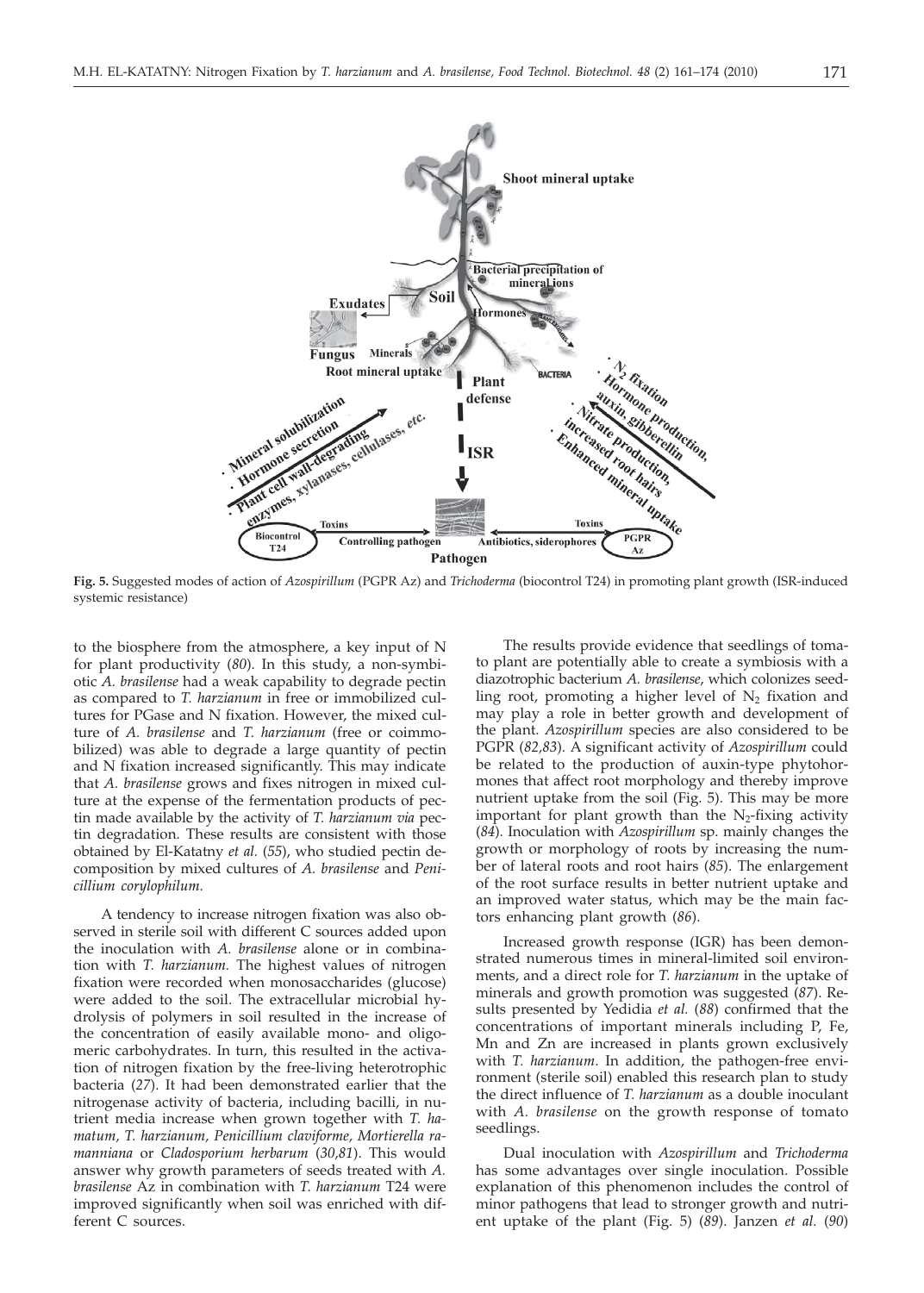found that co-culture of *A. brasilense* and the barley straw- -degrading fungus *T. harzianum* produced a substantial increase of gibberellin (GA), a growth hormone. The amounts of gibberellins and cytokinins produced by the mixed culture of *A. brasilense* and *Arthrobacter giacomelloi* were higher than those of the single cultures (*91*), suggesting that the interactions between the rhizosphere inhabitants may affect their secondary metabolism and indirectly the plants (*91*).

Previously, mixed inoculation of *Azospirillum* and the vesicular-arbuscular mycorrhizal (VAM) fungus *Glomus intraradices* in sorghum created a synergistic interaction resulting in a significant increase in many plant growth parameters including a concomitant increase in the levels of root phosphatases (both alkaline and acidic), an increase in the phosphorus content in plants, and enhanced uptake of nitrogen, zinc, copper, and iron. This double inoculation could replace the application of N and P fertilizers (*92*). Inoculation of wheat seeds of various genotypes with *Glomus fasciculatum* increased the grain and straw yields significantly. However, further increase in grain yield was recorded by co-inoculation with *Azospirillum brasilense* (*93*). The plant growth promotion of tomato seedlings could be related mainly to the hormonal effect or plant growth regulators that regulate the expression of growth-related genes. The production of plant growth regulators by microorganisms is an important mechanism often associated with growth stimulation (*94*).

## **Conclusion**

In the present study, the ability of a rhizobacterium (*Azospirillum brasilense*) and a biocontrol fungus (*Trichoderma harzianum*) was evaluated for their individual and combined effects on the production of hydrolytic enzymes and growth promotion of tomato seedlings. Co-inoculation of *T. harzianum* and *A. brasilense* (free or coimmobilized) could positively affect the production of lytic enzymes, nitrogen fixation, and significantly improve plant growth promotion when tested on tomato seedling growth. The enhancement of tomato seedling growth following co-inoculation could be due to the synergistic effect of both *Trichoderma* and *Azospirillum.*

Applying plant growth promotion by microbial inoculants to barren (infertile) ground areas, the roles of microorganisms and the method of formulating the microbial inoculant need further investigation. The synergistic effect of inoculants would be improved by the tools of immobilization and could reveal benefits for different applications in the fields of biotechnology.

It can be concluded from this study that coimmobilization of two or more cultures can derive benefits from all of them better than from their individual immobilizations. Co-inoculation with *Azospirillum* and other microorganisms is one of the major frontiers of *Azospirillum* technology and perhaps the main area for future applications.

## **References**

*1.* J.H. Guo, H.Y. Qi, Y.H. Guo, H.L. Ge, L.Y. Gong, L.X. Zhang, P.H. Sun, Biocontrol of tomato wilt by plant growth-promoting rhizobacteria, *Biol. Control. 29* (2004) 66–72.

- *2.* N. Kokalis-Burelle, C.S. Vavrina, E.N. Rosskopf, R.A. Shelby, Field evaluation of plant growth-promoting rhizobacteria amended transplant mixes and soil solarization for tomato and pepper production in Florida, *Plant Soil, 238* (2002) 257–266.
- *3.* S. Gagnè, L. Dehbi, D. Le Quéré, F. Cayer, J.L. Morin, R. Lemay, N. Fournier, Increase of greenhouse tomato fruit yields by plant growth-promoting rhizobacteria (PGPR) inoculated into the peat-based growing media, *Soil Biol. Biochem. 25* (1993) 269–272.
- *4.* J.M. Whipps, Developments in the biological control of soil-borne plant pathogens, *Adv. Bot. Res. 26* (1997) 1–134.
- *5.* J.M. Whipps, Microbial interactions and biocontrol in the rhizosphere, *J. Exp. Bot. 52* (2001) 487–511.
- *6.* H. Antoun, D. Prèvost: Ecology of Plant Growth Promoting Rhizobacteria. In: *PGPR: Biocontrol and Biofertilization,* Z.A. Siddiqui (Ed.), Springer, Dordrecht, the Netherlands (2005) pp. 1–38.
- *7.* Y. Bashan, M.E. Puente, L.E. de-Bashan, J.P. Hernandez: Environmental Uses of Plant Growth-Promoting Bacteria. In: *Plant-Microbe Interactions,* E. Ait Barka, C. Clément (Eds.), Research Signpost, Trivandrum, Kerala, India (2008) pp. 69–93.
- *8.* B. Glick, C.L. Patten, G. Holguin, D.M. Penrose: *Biochemical and Genetic Mechanisms Used by Growth Promoting Rhizobacteria,* Imperial College Press, London, UK (1999).
- *9.* Y. Bashan, G. Holguin, *Azospirillum*–plant relationships: Environmental and physiological advances, *Can. J. Microbiol. 43* (1997) 103–121.
- *10.* B. Biró, I. Vörös, K. Köves-Péchy, J. Szegi, Symbiont effect of *Rhizobium* bacteria and arbascular mycorrhizal fungi on *Pisum sativum* in recultivated mine spoils, *Geomicrobiol. J. 11* (1993) 275–284.
- *11.* G.E. Harman, C.P. Kubicek: *Trichoderma* & *Gliocladium*, *Vol. 2: Enzymes, Biological Control and Commercial Applications*, Taylor & Francis Ltd, Bristol, PA, USA (1998).
- *12.* L.E. Datnoff, K.L. Pernezny, Effect of bacterial and fungal microorganisms to colonize tomato roots, improve transplant growth and control of *Fusarium* crown and root rot, *Florida Tomato Institute Proceedings, PRO 111* (1998) pp. 26– 33.
- *13.* Z.K. Punja, R.S. Utkhede, Using fungi and yeasts to manage vegetable crop diseases, *Trends Biotechnol. 21* (2003) 400–407.
- *14.* L. Kredics, Z. Antal, A. Szekeres, L. Hatvani, L. Manczinger, C. Vágvölgyi, E. Nagy, Extracellular proteases of *Trichoderma* species, A Review, *Acta Microbiol. Immunol. Hung. 52* (2005) 169–184.
- *15.* M.J. Pozo, J.M. Baek, J.M. Garcia, C.M. Kenerley, Functional analysis of *tvsp1*, a serine protease-encoding gene in the biocontrol agent *Trichoderma virens*, *Fungal Genet. Biol. 41* (2004) 336–348.
- *16.* S. Vázquez-Garcidueñas, C.A. Leal-Morales, A. Herrera- -Estrella, Analysis of the  $\beta$ -1,3-glucanolytic system of the biocontrol agent *Trichoderma harzianum*, *Appl. Environ. Microbiol. 64* (1998) 1442–1446.
- *17.* C.P. Kubicek, R.L. Mach, C.K. Peterbauer, M. Lorito, *Trichoderma*: From genes to biocontrol, *J. Plant Pathol. 83* (2001) 11–23.
- *18.* I.A. Hoell, S.S. Klemsdal, G. Vaaje-Kolstad, S.J. Horn, V.G.H. Eijsink, Overexpression and characterization of a novel chitinase from *Trichoderma atroviride* strain P1, *Biochim. Biophys. Acta, 1748* (2005) 180–190.
- *19.* M. Verma, S.K. Brar, R.D. Tyagi, R.Y. Surampalli, J.R. Valéro, Antagonistic fungi, *Trichoderma* spp.: Panoply of biological control, *Biochem. Eng. J. 37* (2007) 1–20.
- *20.* M.H. El-Katatny, Studies on the production and activities of polysaccharide degrading enzymes produced by some *Trichoderma* isolates, *PhD Thesis*, Minia University, Minia, Egypt (2001).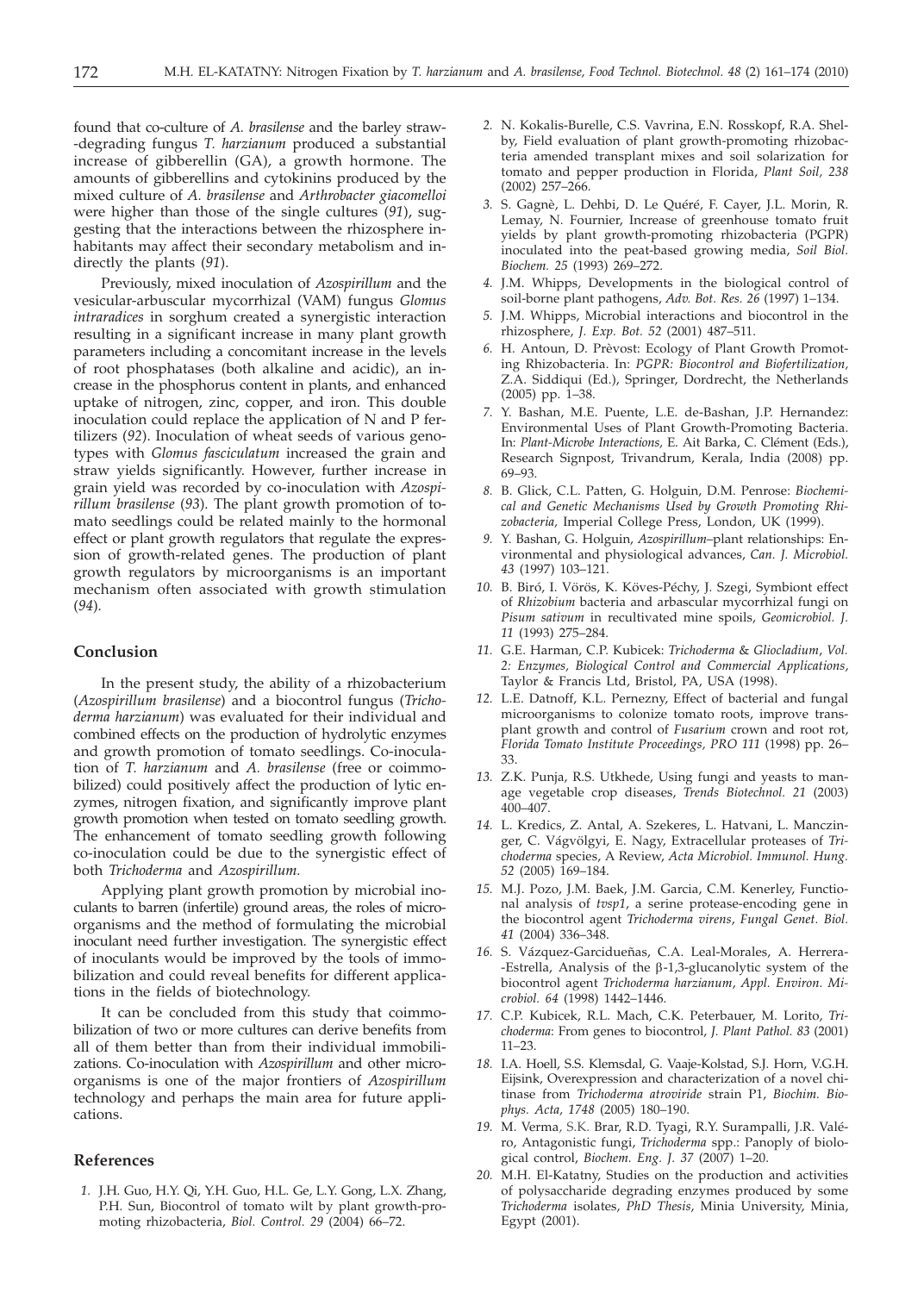- *21.* T. Benítez, A.M. Rincón, M.C. Limón, A.C. Codón, Biocontrol mechanisms of *Trichoderma* strains, *Int. Microbiol. 7* (2004) 249–260.
- *22.* G.E. Harman, C.R. Howell, A. Viterbo, I. Chet, M. Lorito, *Trichoderma* species – Opportunistic, avirulent plant symbionts, *Nat. Rev. 2* (2004) 43–56.
- *23.* S. Zeilinger, B. Reithner, V. Scala, I. Peissl, M. Lorito, R.L. Mach, Signal transduction by Tga3, a novel G protein  $\alpha$ --subunit of *Trichoderma atroviride*, *Appl. Environ. Microbiol. 71* (2005) 1591–1597.
- *24.* D.L. Rudresh, M.K. Shivaprakash, R.D. Prasad, Tricalcium phosphate solubilizing abilities of *Trichoderma* spp. in relation to P uptake and growth and yield parameters of chickpea (*Cicer arietinum* L.), *Can. J. Microbiol. 51* (2005) 217–222.
- *25.* D.C. Naseby, J.A. Pascual, J.M. Lynch, Effect of biocontrol strains of *Trichoderma* on plant growth, *Pythium ultimum* populations, soil microbial communities and soil enzyme activities, *J. Appl. Microbiol. 88* (2000) 161–169.
- *26.* C.P. Kubicek, G.E. Harman: *Trichoderma* & *Gliocladium*, *Vol. 1: Basic Biology, Taxonomy and Genetics*, Taylor & Francis, London, UK (1998).
- *27.* A.V. Kurakov, I.S. Prokhorov, N.V. Kostina, E.G. Makhova, V.S. Sadykova, Stimulation of nitrogen fixation in soddy- -podzolic soils with fungi, *Eurasian Soil Sci. 39* (2006) 968– 974.
- *28.* T.G. Mirchink: *Soil Mycology*, Moscow University Press, Moscow, Russia (1988) (in Russian).
- *29.* M.M. Umarov: *Associative Nitrogen Fixation*, Moscow University Press, Moscow, Russia (1986) (in Russian).
- *30.* S.H.T. Harper, J.M. Lynch, Nitrogen fixation by cellulolytic communities at aerobic-anaerobic interfaces in straw, *J. Appl. Microbiol. 57* (1984) 131–137.
- *31.* J.M. Lynch, S.H.T. Harper, Straw as a substrate for cooperative nitrogen fixation, *J. Gen. Microbiol. 129* (1983) 251– 253.
- *32.* S.F. D'Souza: Immobilized Cells in Biochemical Process Development and Monitoring. In: *Advances in Bioprocessing and r-DNA Technology,* V. Bihari, S.C. Agrawal (Eds.), Modern Printers, Lucknow, India (1999) pp. 107–125.
- *33.* I.C. Baianu, P.R. Lozano, V.I. Prisecaru, H.C. Lin, Applications of novel techniques to health foods, medical and agricultural biotechnology, *q-bio.OT 0406* (2004) Article No. 47.
- *34.* Y. Bashan, Alginate beads as synthetic inoculant carriers for slow release of bacteria that affect plant growth, *Appl. Environ. Microbiol. 51* (1986) 1089–1098.
- *35.* W. Mahmoud, H.J. Rehm, Chlortetracycline production with immobilized *Streptomyces aureofaciens*, *Appl. Microbiol. Biotechnol. 26* (1987) 338–341.
- *36.* Y. Bashan, Inoculants of plant growth-promoting bacteria for use in agriculture, *Biotechnol. Adv. 16* (1998) 729–770.
- *37.* E.J.T.M. Leenen, V.A.P. Dos Santos, K.C.F. Grolle, J. Tramper, R.H. Wijffels, Characteristics of and selection criteria for support materials for cell immobilization in wastewater treatment, *Water Res. 30* (1996) 2985–2996.
- *38.* A.M. O'Reilly, J.A. Scott, Defined coimmobilization of mixed microorganism cultures, *Enzyme Microb. Technol. 17* (1995) 636–646.
- *39.* L.E. de-Bashan, Y. Bashan, Recent advances in removing phosphorus from wastewater and its future use as fertilizer (1997–2003), *Water Res. 38* (2004) 4222–4246.
- *40.* M. Fenice, L. Selbman, F. Federici, N. Vassilev, Application of encapsulated *Penicillium variabile* P16 in solubilization of rock phosphate, *Bioresour. Technol. 73* (2000) 157–162.
- *41.* Y. Bashan, L.E. Gonzalez, Long-term survival of the plant- -growth-promoting bacteria *Azospirillum brasilense* and *Pseudomonas fluorescens* in dry alginate inoculant, *Appl. Microbiol. Biotechnol. 51* (1999) 262–266.
- *42.* M.H. El-Katatny, A.M. Hetta, G.M. Shaban, H.M. El-Komy, Improvement of cell wall degrading enzymes production by alginate encapsulated *Trichoderma* spp., *Food Technol. Biotehnol. 41* (2003) 219–225.
- *43.* L.E. de-Bashan, M. Moreno, J.P. Hernandez, Y. Bashan, Removal of ammonium and phosphorus ions from synthetic wastewater by the microalgae *Chlorella vulgaris* coimmobilized in alginate beads with the microalgae growth-promoting bacterium *Azospirillum brasilense*, *Water Res. 36* (2002) 2941–2948.
- *44.* L.E. de-Bashan, J.P. Hernandez, T. Morey, Y. Bashan, Microalgae growth-promoting bacteria as helpers for microalgae: A novel approach for removing ammonium and phosphorus from municipal wastewater, *Water Res. 38* (2004) 466– 474.
- *45.* H.M. El-Komy, L.F. Vassyuk, A.M. Abdel Wahab: Response of *Zea mays* varieties to inoculation with *Azospirillum*: Pot and field experiments, *Nitrogen Fixation with Non-Legumes*, *The 6th International Symposium on Nitrogen Fixation with Non-Legumes*, N.A. Hegazi, M. Fayez, M. Monib (Eds.), The American University in Cairo Press, Cairo, Egypt (1993) pp. 477–478.
- *46.* J.J. Tarrand, N.R. Krieg, J. Döbereiner, A taxonomic study of the *Spirillum lipoferum* group, with descriptions of a new genus, *Azospirillum* gen nov. and two species, *Azospirillum lipoferum* (Beijerinck) comb. nov. and *Azospirillum brasilense* sp. nov., *Can. J. Microbiol. 24* (1978) 967–980.
- *47.* M.P.J. Kierstan, M.P. Coughlan: Immobilization of Cells and Enzymes by Gel Entrapment. In: *Immobilized Cells and Enzymes: A Practical Approach*, J. Woodward (Ed.), Oxford University Press, Oxford, UK (1985) pp. 39–48.
- *48.* J. Molano, A. Durán, E. Cabib, A rapid and sensitive assay for chitinase using tritiated chitin, *Anal. Biochem. 83* (1977) 648–656.
- *49.* G.L. Miller, Use of dinitrosalicylic acid reagent for determination of reducing sugar, *Anal. Chem. 31* (1959) 426–428.
- *50.* M. Somogyi, Notes on sugar determination, *J. Biol. Chem. 195* (1952) 19–23.
- *51.* N. Nelson, A photometric adaptation of the Somogyi method for the determination of glucose, *J. Biol. Chem. 153* (1944) 375–380.
- *52.* G. Emtiazi, M. Pooyan, M. Shamalnasab, Cellulase activities in nitrogen fixing *Paenibacillus* isolated from soil in N-free media, *World J. Agric. Sci. 3* (2007) 602–608.
- *53.* G. Avigad: Colorimetric Assays for Hexuronic Acids and Some Keto Sugars. In: S.P. Colowick, N.O. Kaplan: *Methods in Enzymology, Carbohydrate Metabolism, Part B, Vol. 41,* W.A. Wood (Ed.), Academic Press, New York, USA (1975) pp. 29–30.
- *54.* G.L. Turner, A.H. Gibson: Measurements of Nitrogen Fixation by Indirect Means. In: *Methods for Evaluating Biological Nitrogen Fixation*, F.J. Bergerson (Ed.), John Wiley & Sons, New York, USA (1980) pp. 111–138.
- *55.* M.S. El-Katatny, H.M. El-Komy, A.M. Attia, Pectin decomposition by mixed cultures of *Azospirillum* spp. and *Penicillum corylophillum* and its role in *Azospirillum*-host plant association, *Microbiol. Res. 152* (1997) 143–149.
- *56.* L.E. Barber, J.D. Tjepkema, S.A. Russel, H.J. Evans, Acetylene reduction (nitrogen fixation) associated with corn inoculated with *Spirillum, Appl. Environ. Microbiol. 32* (1976) 108–113.
- *57.* D.G. Zvyagintsev: *Methods of Soil Microbiology and Biochemistry*, D.G. Zvyagintsev (Ed.), Moscow University Press, Moscow, Russia (1991) (in Russian).
- *58.* H.M.A. El-Komy, Coimmobilization of *Azospirillum lipoferum* and *Bacillus megaterium* for successful phosphorus and nitrogen nutrition of wheat plants, *Food Technol. Biotechnol. 43* (2005) 19–27.